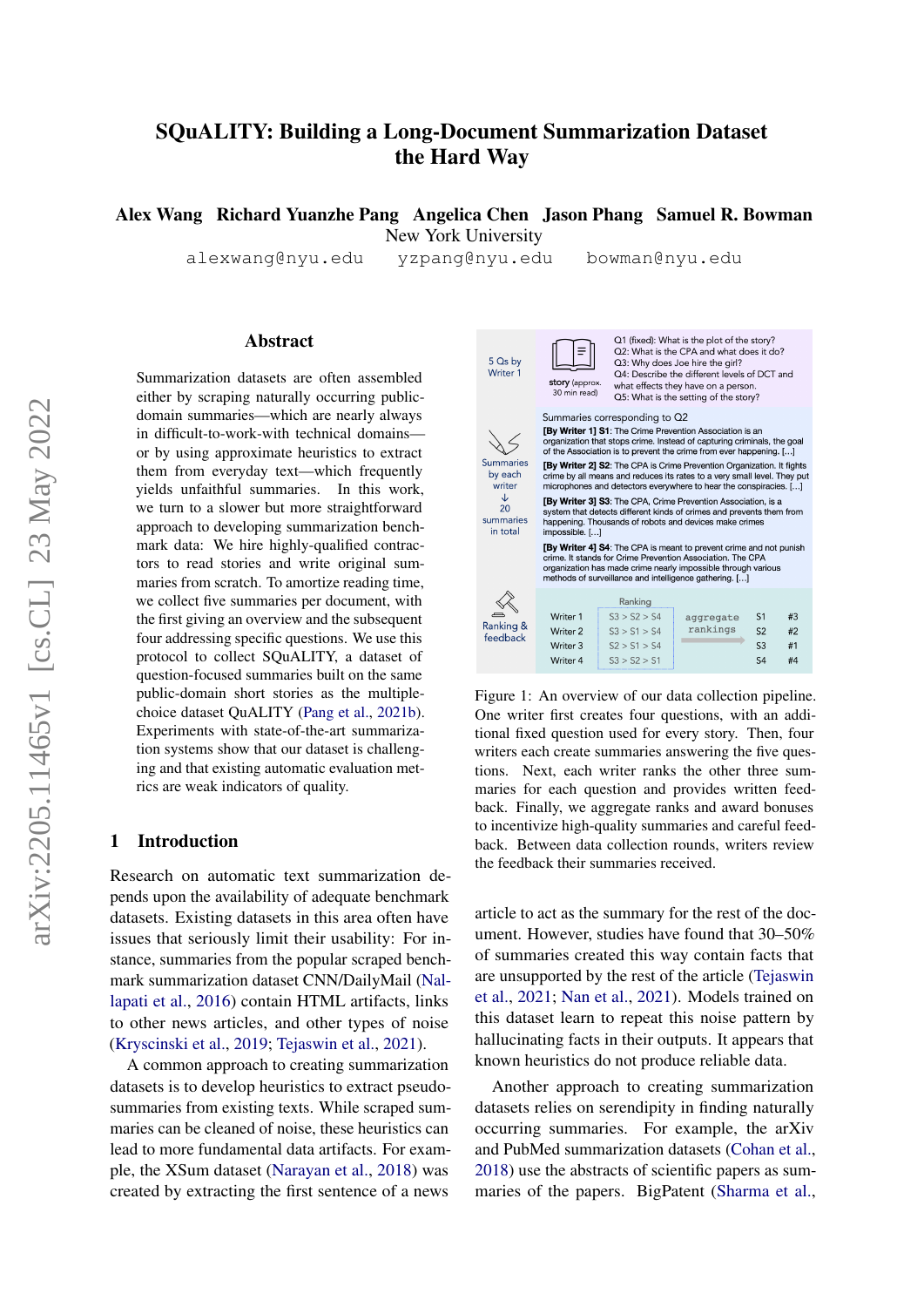[2019\)](#page-12-3) and GovReport [\(Huang et al.,](#page-11-4) [2021\)](#page-11-4) use expert-written summaries that come with patent filings and government reports, respectively. While these summaries are likely high-quality, the domain of the data poses a significant challenge for system evaluation: Automatic evaluation metrics for summarization are unreliable [\(Kryscinski et al.,](#page-11-1) [2019;](#page-11-1) [Gehrmann et al.,](#page-11-5) [2022\)](#page-11-5), but the summaries are too technical and jargonistic for non-specialist human raters to evaluate reliably either. Because we rely on chance in finding these summaries, we are beholden to whatever domain they come from, rather than the domain we are interested in.

Relying on finding and scraping summarization data is also problematic in that, often, the found data is proprietary and not freely distributable. For example, many researchers and organizations are unwilling to host or distribute the CNN/DailyMail dataset, $\frac{1}{1}$  $\frac{1}{1}$  $\frac{1}{1}$  despite it being one of the most popular summarization datasets to experiment on. Similarly, several recent summarization datasets built on data such as scientific journal papers [\(Meng](#page-11-6) [et al.,](#page-11-6) [2021\)](#page-11-6) or SparkNotes book summaries [\(Lad](#page-11-7)[hak et al.,](#page-11-7) [2020;](#page-11-7) Kryściński et al., [2021\)](#page-11-8) have never been made available to researchers, with the dataset creators instead asking potential data users to rescrape them individually, which can be a serious obstacle to reproducibility.

In this work, we propose a crowdsourcing protocol for collecting original summaries that are free of these issues. Crowdsourcing summaries has been under-explored because straightforward approaches for doing so is labor-intensive and extremely expensive. While our protocol is still fairly expensive, we structure it in a way that makes the cost per summary more tractable (∼\$6/summary) while also including incentives and checks to ensure the summaries are high-quality. The protocol does not rely on finding naturally occurring summaries and is agnostic to the input documents used, so we are free to choose what input documents we want to summarize. We use short stories from Project Gutenberg to avoid the aforementioned domain and licensing issues.

We use this protocol to collect SQuALITY<sup>[2](#page-1-1)</sup> (Summarization-format QUestion Answering with Long Input Texts, Yes!), a dataset for questionfocused abstractive summarization of short stories. SQuALITY summaries are created by having trained writers read short stories from Project Gutenberg, then ask questions about different aspects of the story. The writers then answer the questions by writing summaries focusing on that aspect. Each question is answered by four different annotators, who then review each other's work to ensure the data is high-quality. In total, SQuAL-ITY consists of 100 stories, 500 questions, and 2000 summaries.<sup>[3](#page-1-2)</sup>

Overall, we make the following contributions:

- 1. We develop a crowdsourcing protocol for collecting summaries that partially ameliorates the high cost of crowdsourcing long textual responses while maintaining data quality.
- 2. We use this protocol to collect SQuALITY, an abstractive summarization dataset. SQuAL-ITY is question-focused, multi-reference, and distributed with a CC BY license.
- 3. We conduct preliminary experiments on SQuALITY with pretrained language models using human evaluation. We find that state-of-the-art summarization models produce summaries that are significantly worse than human-written summaries.
- 4. We identify that common automatic evaluation metrics for summarization correlate very poorly with human judgments of quality. We also find that having multiple references when computing automatic evaluation metrics does not improve the correlation of the metric.

SQuALITY is a challenging benchmark for longcontext text generation models. We make SQuAL-ITY, our models, and our templates for human evaluation of model outputs available at [https:](https://github.com/nyu-mll/SQuALITY) [//github.com/nyu-mll/SQuALITY](https://github.com/nyu-mll/SQuALITY).

## <span id="page-1-3"></span>2 Related Work

### 2.1 Story Summarization

A long-standing line of summarization datasets focuses on summarizing books and stories. More recently, Kryściński et al. [\(2021\)](#page-11-8) introduce Book-Sum, which consists of public domain books and summaries of those books, book chapters, and book paragraphs. Similarly, [Ladhak et al.](#page-11-7) [\(2020\)](#page-11-7) propose a dataset for summarizing extracted text from

<span id="page-1-1"></span><span id="page-1-0"></span><sup>&</sup>lt;sup>1</sup>[See discussion here.](https://github.com/abisee/cnn-dailymail/issues/9)

 $2$ SQuALITY is related to the multiple choice QA dataset QuALITY [\(Pang et al.,](#page-12-0) [2021b\)](#page-12-0) in that it uses some of the same stories as QuALITY in the same data splits.

<span id="page-1-2"></span> $3$ This paper releases SQuALITY v1.0. We will soon release SQuALITY v1.1, which consists of 127 stories.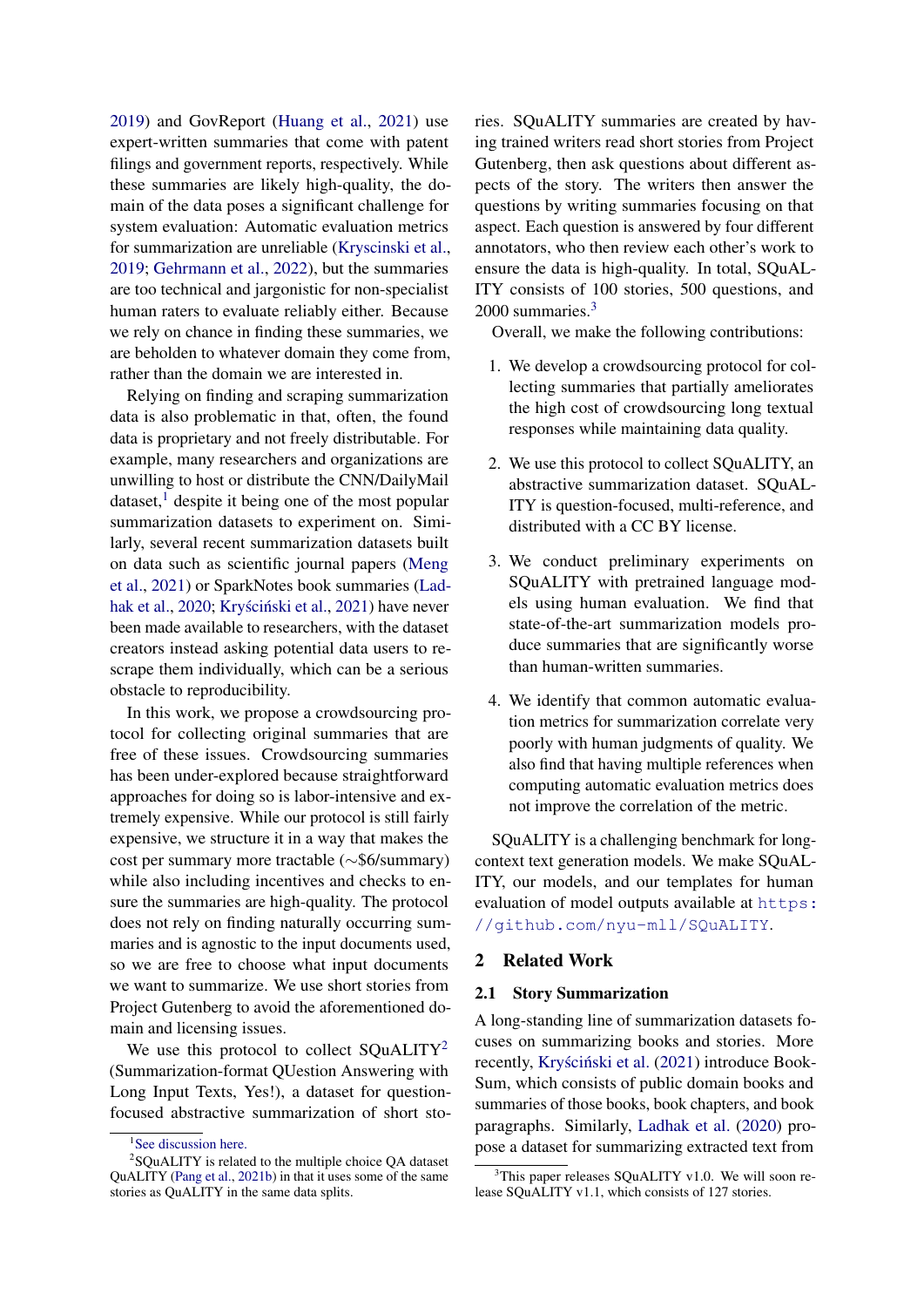<span id="page-2-0"></span>Title: [Pick A Crime](https://www.gutenberg.org/ebooks/51656) (<https://www.gutenberg.org/ebooks/51656>)

Q: What is the CPA and what does it do?

| The Crime Prevention Association is an organization that      | The CPA is Crime Prevention Organization. It fights crime by    |
|---------------------------------------------------------------|-----------------------------------------------------------------|
| stops crime. Instead of capturing criminals, the goal of the  | all means and reduces its rates to a very small level. They put |
| Association is to prevent the crime from ever happening.      | microphones and detectors everywhere to hear the conspira-      |
| They implement thousands of crime-prevention methods and      | cies. They place robots as bartenders to control the level of   |
| devices. There are many amateur cops who constantly follow    | alcohol in visitors to prevent them being drunk. They make      |
| criminals around in hopes of catching them in the act so that | all the women learn self-defense. The organization's made       |
| they may be hailed a hero and                                 | crime almost impossible                                         |
| The CPA, Crime Prevention Association, is a system that       | The CPA is meant to prevent crime and not punish crime. It      |
| detects different kinds of crimes and prevents them from      | stands for Crime Prevention Association. The CPA organiza-      |
| happening. Thousands of robots and devices make crimes        | tion has made crime nearly impossible through various meth-     |
| impossible. The association will not punish any crime, in-    | ods of surveillance and intelligence gathering. The crime was   |
| stead, the criminal will be send to a CPA hospital for some   | not punished by the CPA but addressed by sending the person     |
| treatments that will result in getting the best jobs. The CPA | to a hospital for expensive treatment to correct and remove     |
| also hands out ID cards that states one's                     | the deviance from the person's                                  |

Table 1: An example question and four human-written references from SQuALITY. The full references are available in Table [9](#page-15-0) in the appendix.

chapters of public domain books. The summaries of both these datasets are scraped from popular study guide websites such as SparkNotes, apparently without an overt license, and thus the datasets cannot be legally distributed. Adjacent to book summarization, [Chen et al.](#page-10-0) [\(2022\)](#page-10-0) introduce Summ-Screen, which consists of fan-written transcripts of TV show episodes paired with Wikipedia and fan-written summaries of those episodes.

#### 2.2 Question-Focused Summarization

Question-focused summarization (QFS) is a variant of summarization where the summary answers a question about the input document or focuses on a particular aspect of the document. QFS is especially useful when summarizing long documents, as there are typically many topics and entities mentioned in these documents, and different users can be interested in different topics. In response to growing interest, several QFS datasets have been recently proposed.

The Debatepedia dataset [\(Nema et al.,](#page-12-4) [2017\)](#page-12-4) is a found dataset of articles explaining social and philosophical issues. Each article consists of a background paragraph about the issue, along with a set of questions about the issue and short answers to those questions. FacetSum [\(Meng et al.,](#page-11-6) [2021\)](#page-11-6) is a found dataset consisting of a corpus of scientific papers paired with author-written summaries focusing on different aspects of the paper. WikiAsp [\(Hayashi et al.,](#page-11-9) [2021\)](#page-11-9) and AQuaMuSe [\(Kulkarni](#page-11-10) [et al.,](#page-11-10) [2020\)](#page-11-10) are two heuristically created, multidocument QFS datasets derived from Wikipedia.

Most similar to our dataset is QMSum [\(Zhong](#page-12-5)

[et al.,](#page-12-5) [2021\)](#page-12-5), a long-document QFS dataset where the input documents are meeting transcripts. Similar to our work, they crowdsource questions and summaries by having undergraduate students read the full transcripts and write questions about them, guided by a list of prewritten question templates. Unlike our work, their primary mechanism for quality control is manually reviewing the collected responses, whereas we design a crowdsourcing protocol wherein writers review each other's work. As a result of our protocol, we collect multiple reference summaries for each question, while they have only one reference summary per question. Additionally, they distinguish between general and specific questions, where the latter questions can be sometimes be answered with local context, e.g. "What did A recommend to do when discussing  $X$  and why?", whereas we emphasize questions that draw on the entire story.

#### 2.3 Long-Form Question Answering

Question-focused summarization can be considered a special case of long-form question answering (LFQA). In LFQA, the inputs are similarly a question and an input document, and the task is to produce a "long" answer, as opposed to an answer that is a short phrase or span of text. Qualitatively, we distinguish QFS and LFQA as the summaries for QFS should cover multiple parts of the input document, if not the whole document, whereas LFQA answers can draw from a single portion of the document. Additionally, [Krishna et al.](#page-11-11) [\(2021\)](#page-11-11) found that pretrained language models can answer questions from LFQA datasets without utilizing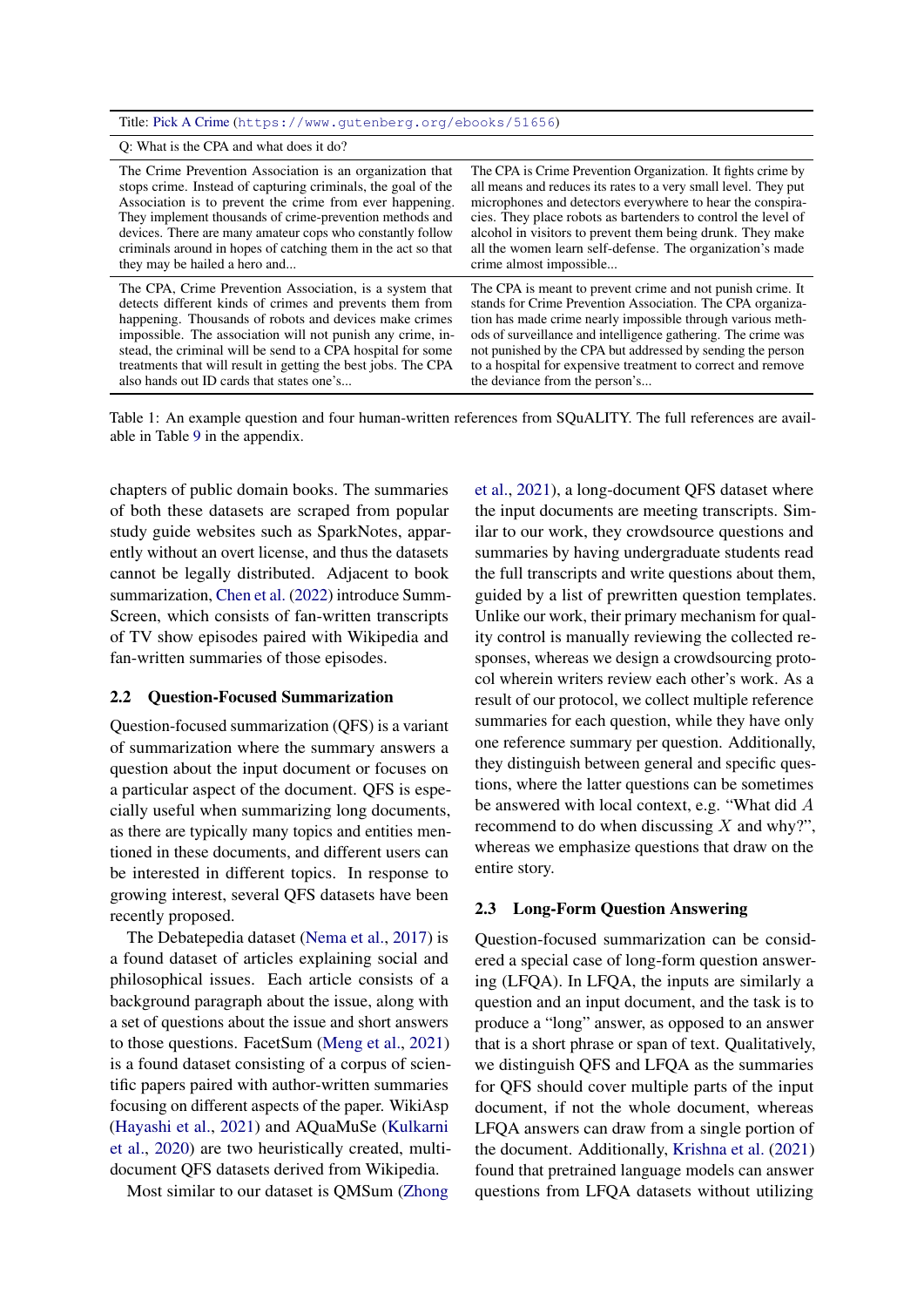the input documents due to having memorized relevant information during pretraining. This reliance on memorized information is problematic because the memorized information is not exposed to users and may be out of date or irrelevant to the input document. For QFS, on the other hand, responses to each question depend heavily on the input document, and in the case of SQuALITY, have never been on the web because the summaries are crowdsourced. However, the two tasks share many of the same properties and challenges.

### 3 Dataset Construction

Our high-level approach to collecting summaries is to hire writers to create multiple summaries of a long input document with an incentive structure that encourages high-quality summaries by having other hired workers review the quality of the summaries.

### 3.1 Source Documents

Our considerations in selecting a corpus of documents for which to collect summaries are: (1) The documents are long, as document-level tasks are more challenging than paragraph-level ones; (2) The documents can support several substantive summaries, as we will collect multiple summaries per document for cost-efficiency (see Section [3.2\)](#page-3-0); (3) The documents have a permissive license such that they can be easily distributed; (4) The documents are lay-accessible, such that the average college-educated English-fluent speaker can both understand them and confidently evaluate the correctness of summaries derived from them.

We use short stories from Project Gutenberg as they meet all of these desiderata. $4$  Specifically, we use a collection of science fiction short stories written in the 1930s–1970s. We select stories that are between 3000 to 6000 words long. Many of the stories used are also included in the QuALITY [\(Pang](#page-12-0) [et al.,](#page-12-0) [2021b\)](#page-12-0) dataset, and we coordinate with the QuALITY creators such that stories that appear in both datasets are assigned to the same split. Additionally, we follow the same preprocessing for the stories used in QuALITY.

#### <span id="page-3-0"></span>3.2 Question-Focused Summarization

For crowdworkers to write accurate and highquality summaries, they need to read the entire

story, which takes 20–40 minutes. Rather than asking writers to create one summary per story, our strategy is to collect multiple summaries per story to amortize the cost of reading across summaries.

We consider a variant of the summarization task known as question-focused summarization where summaries are intended to answer a question about the document. Each story, then, is associated with multiple questions and a writer creates multiple summaries for each story to answer those questions. Question-focused summarization has received increasing attention from the summarization literature in recent years as a task in its own right (see Section [2](#page-1-3) for an overview), and we expect it to be a viable proxy benchmark task for narrative-text summarization more broadly.

### 3.3 Writing

In the first step of the crowdsourcing pipeline, we ask writers to read the story and then create questions satisfying two general criteria. First, we ask that writers create questions that require the whole or multiple parts of the story to answer, as opposed to a single sentence, paragraph, or span. Second, to minimize disagreements in evaluation, we ask writers to avoid questions that speculate substantially beyond the literal text of the story when interpreting themes or symbolism. To assist writers in creating questions that satisfy these properties, we provide them with a list of question templates that we expect will satisfy these properties in most cases, shown in Appendix [A.1.](#page-13-0) Writers can also write story-specific questions not based on any of these templates so long as they follow the criteria.

For each story, we assign one worker to create four questions. After the questions have been created, they are then answered by four writers, including the original question writer. We also ask that each writer creates a general story summary, framed as answering the question "What is the plot of the story?", for a total of five questions per story. Responses are required to be between 75 to 500 words long, to avoid copying the text of the story verbatim, and to draw on different parts of the story as much as possible. Writers report that this process takes 40–120 minutes, including time to read the story.

#### 3.4 Data Validation

After a writing phase, for each story, we have five questions with four reference summaries per question. In the second phase of the crowdsourcing

<span id="page-3-1"></span><sup>4</sup><https://www.gutenberg.org/>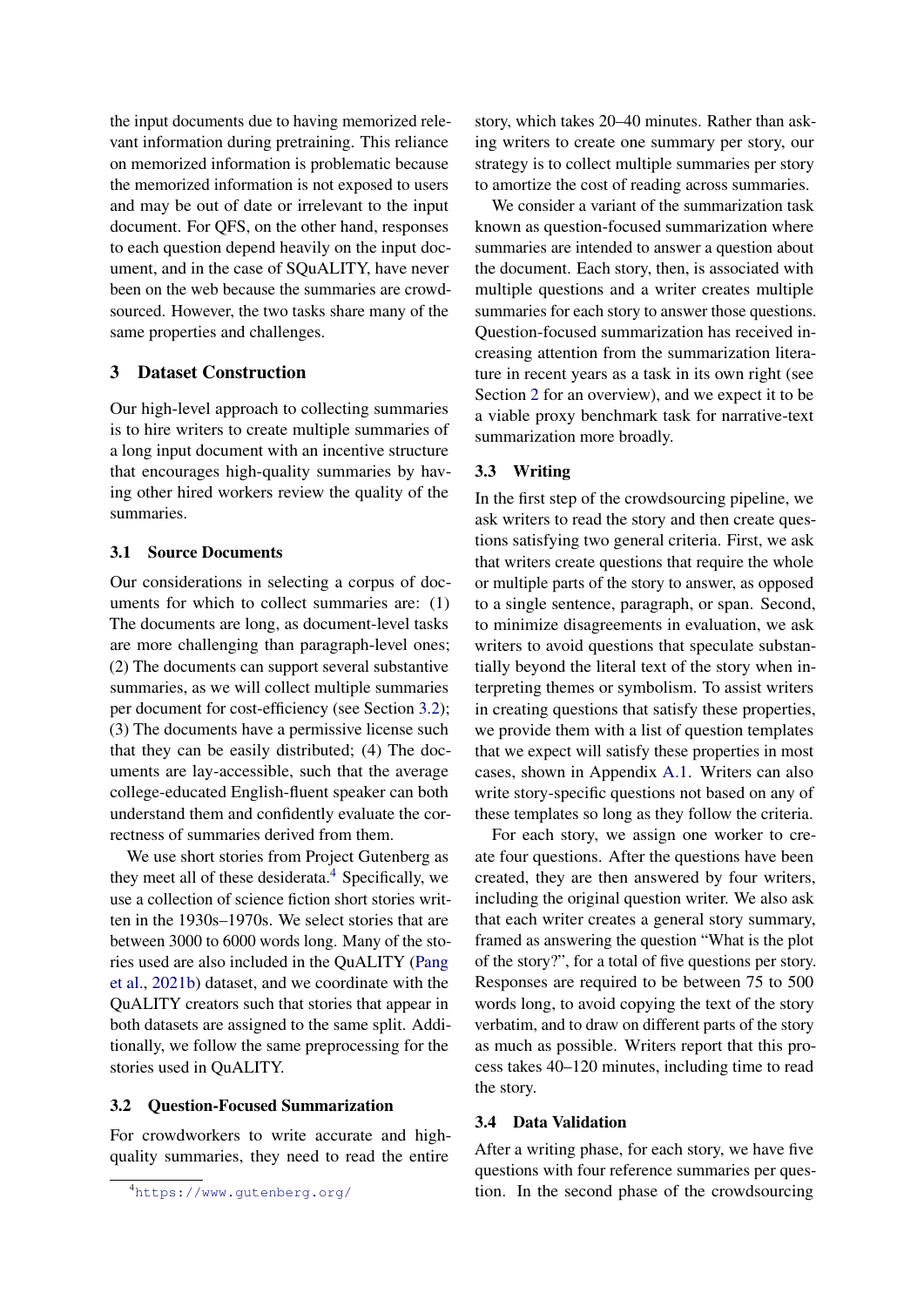pipeline, we ask workers to review the responses to ensure they are high-quality.

As with writing, asking crowdworkers to review the collected responses is expensive because verifying whether a response is high-quality and faithful to the story requires the reviewer to have read the entire story. Our strategy to minimize costs is to ask writers to review the responses of the other three writers. Because the writer has already read the story, they do not need to fully re-read the story, and because they have answered the questions previously, they already have a sense of what constitutes a good response to each question.

In each validation task, we show the reviewer the original story, the set of five questions, and three responses for each question written by other writers. Reviewers are first asked to annotate spans of the responses that contain typos or factual errors. Next, they are asked to rank the three responses from best to worst. We instruct the reviewers to rank the responses by (1) how well the response correctly answers the question; (2) how well the summary includes all relevant details; (3) how well the response draws from multiple parts of the story, using their judgment to balance the three factors. Writers are informed during the writing phase that their responses will be evaluated along these dimensions. Finally, reviewers are tasked with providing written feedback for each response about how that response could be improved. The feedback is provided to writers between batches of work to help them improve their responses. Reviewers report that this phase typically takes 20–30 minutes.

Afterwards, for each question, we compile the individual reviewer rankings into an aggregate ranking. We incentivize high-quality writing by awarding bonus payments to writers based on their response's placement in the overall ranking. We pay \$2.50, \$1.25, \$0.75, \$0.50 for ranking first, second, third, and fourth respectively.<sup>[5](#page-4-0)</sup> The average bonus is \$1.25 per response, so writers earn an average additional bonus of \$6.25 per story. Workers are informed of the bonus structure before writing.

Similarly, we incentivize high-quality reviewing by awarding bonus payments to reviewers based on how well their rankings agree with the aggregate ranking. For each pair of responses, we pay a reviewer a bonus of \$0.50 if their ranking of the pair agrees with the aggregate ranking (i.e., if both the

aggregate and reviewer's ranking say response  $A >$ response  $B$ ), so reviewers can earn up to \$1.50 per question and \$7.50 per story. On average, individual reviewers agree with the aggregate ranking on pairwise comparisons 76% of the time, corresponding to an average bonus of \$5.57 per story.

#### 3.5 Writer Details

Because our tasks are very time-consuming and detail-oriented, we eschew crowdsourcing platforms like Amazon Mechanical Turk where eliciting high-quality responses for these types of tasks can be challenging. Instead, we hire a small group of skilled writers for long-term contracts, drawing both from Upwork<sup>[6](#page-4-1)</sup> freelancers and undergraduate students from our institution. Specifically, we hire 11 Upwork writers and 7 undergraduates.[7](#page-4-2) We discuss some qualitative differences between the two populations in Appendix [A.3.](#page-13-1) Most writers create 20–40 responses for the dataset, although five authors submitted 10 or fewer responses. All writers are informed that their writing will be released publicly for use in AI development.

Our Upwork writers are typically US-based native English speakers. Many of them are collegeeducated, frequently with degrees in the humanities and prior experience in professional copywriting and editing. We found workers for our task by posting an open call on Upwork to participate in a paid interview. In the interview, applicants review an example writing task with sample questions and responses, and then complete a practice writing task. We hired the top 33% of writers based on their performance on the interview task after manually reviewing their responses. We pay Upwork workers \$13 and \$8 for each writing and reviewing task respectively, with additional opportunities for bonuses described above.

The undergraduates we hire are all Englishfluent and come from diverse nationalities and areas of study—the smaller and more junior pool of applicants prevents us from focusing as much on relevant experience as we do with Upwork. Stu-dents are paid a constant \$20/hr.<sup>[8](#page-4-3)</sup> Students are

<span id="page-4-0"></span><sup>&</sup>lt;sup>5</sup>In case of ties, we sum the bonuses for the tied positions and distribute them evenly.

<span id="page-4-2"></span><span id="page-4-1"></span><sup>6</sup><https://www.upwork.com/>

<sup>&</sup>lt;sup>7</sup>We use two worker populations due to spending limits on Upwork. The two populations are not mixed, i.e. undergraduates do not review Upwork writers' responses and vice versa.

<span id="page-4-3"></span><sup>8</sup>Due to the structure of student employment contracts, we are unable to pay students using the bonus payment structure and we instead periodically manually review their responses to ensure they are high-quality.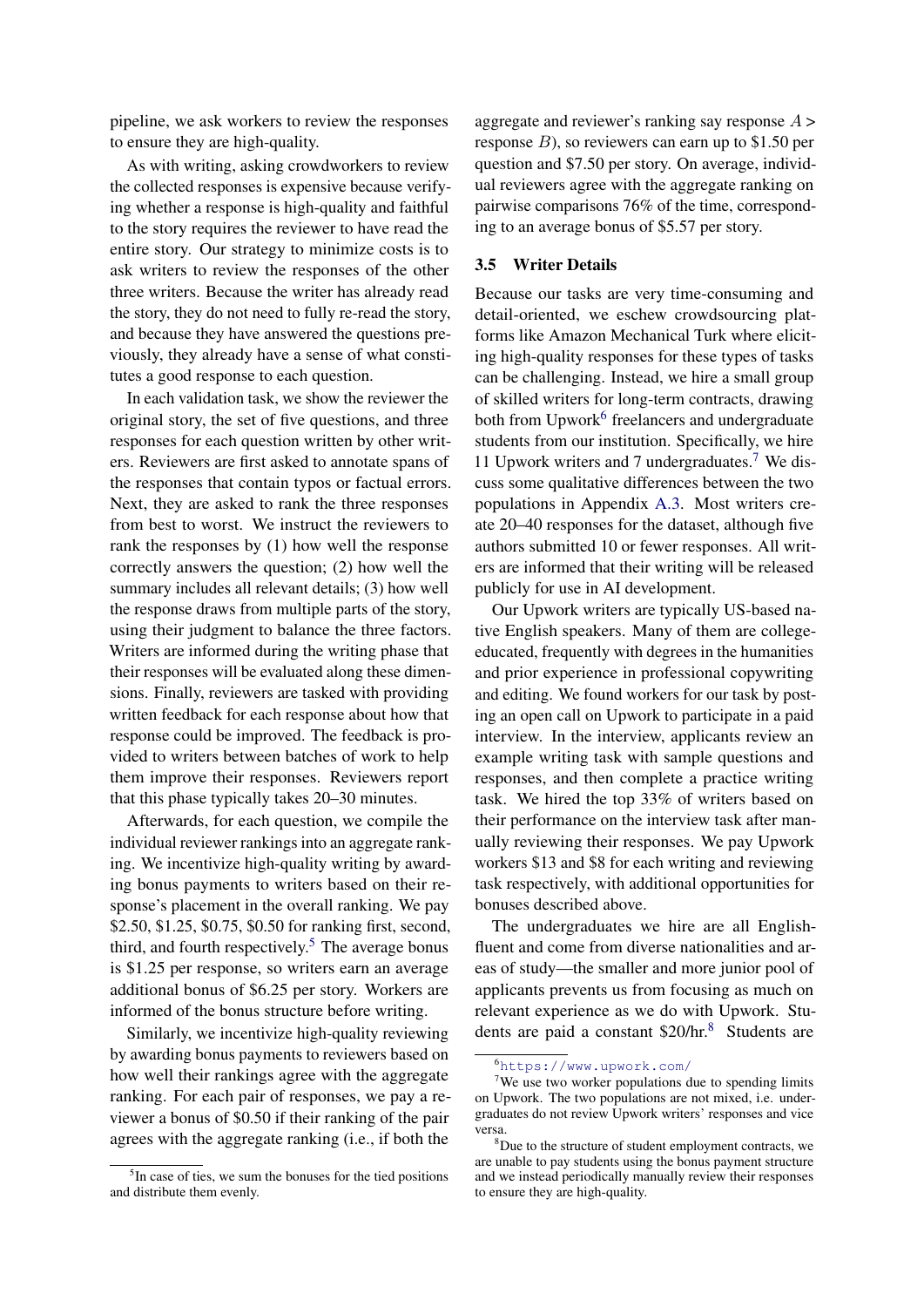hired based on relevant experience and writing samples. After they are hired, we show them the same example task and have them do the practice writing task that we showed the Upwork workers.

# 4 SQuALITY

We present summary statistics of SQuALITY and other summarization datasets in Table [2](#page-6-0) and examples from the dataset in Table [1.](#page-2-0) SQuAL-ITY is available at [https://github.com/](https://github.com/nyu-mll/SQuALITY) [nyu-mll/SQuALITY](https://github.com/nyu-mll/SQuALITY) under a CC BY license.

### 4.1 Data Size and Splits

SQuALITY consists of 100 stories that are split 39/25/36 across the train/validation/test splits (or, equivalently, 195/125/180 document-question pairs). SQuALITY contains a similar number of summaries to QMSum [\(Zhong et al.,](#page-12-5) [2021\)](#page-12-5), another crowdsourced summarization dataset, but SQuAL-ITY contains four references per example and thus fewer input documents. This difference in allocation arises from the crowdsourcing protocol: In creating SQuALITY, we have writers review each other's work while in creating QMSum, the authors manually review all responses. Protocols wherein workers review each other work are more scalable. We also argue that the presence of multiple references per input is useful for model evaluation, as automatic metrics such as ROUGE were originally developed on multi-reference datasets. While naive multi-reference ROUGE still correlates poorly with human judgments of quality for SQuALITY (see Section [6.2\)](#page-9-0), having a diverse set of references opens up opportunities for the development of new evaluation metrics that take into account the diversity of acceptable summaries for a given input, even in the question-focused setting.

Additionally, we assign stories to splits to be consistent with the QuALITY dataset [\(Pang et al.,](#page-12-0) [2021b\)](#page-12-0), such that stories that appear in both QuAL-ITY and SQuALITY are assigned to the same split. We leave the exploration of hybrid summarization-QA models and extrinsic QA-based summarization evaluation to future work.

#### 4.2 Length

Documents are an average of 5199.4 tokens long without punctuation (standard deviation 522.4 to-kens).<sup>[9](#page-5-0)</sup> The minimum document length is 3473

tokens and the maximum is 6165 tokens. The documents in SQuALITY are very close in length to the documents in the chapter version of BookSum, which consists of chapters of public domain novels. The input documents are shorter than the meeting transcripts of QMSum, which, being dialogue, contain more disfluencies and off-topic utterances.

Questions are 8.9 tokens on average with a minimum length of 6 tokens and a maximum of 12 tokens. Responses are 237.1 tokens long on average (standard deviation 132.5). The plot summaries have an average length of 441.9 tokens (standard deviation 90.9 tokens) and are comparable in length to those of BookSum. The responses to the other questions are shorter with an average length of 185.9 tokens (standard deviation 82.4 tokens), but are still longer than the summaries in QMSum.

#### 4.3 Response Diversity

We verify that the summaries are abstractive by computing the percentage of response n-grams that also appear in the input story, which we show in Table [3.](#page-6-1) The high recall of 1-grams is unsurprising given the long length of the stories, but the low recall of 3- and 4-grams indicate that the responses are highly abstractive, which makes sense given that the responses need to compress the stories by 95.4% on average.

We next consider the diversity between pairs of responses to the same question. If responses are similar, then collecting multiple references is potentially wasteful. We show the average percentage of unique n-grams shared between responses to the same question in Table [3.](#page-6-1) The overlap is quite low: 33% of unigrams (around 75 tokens for the average 237 length response) and less than 10% of bigrams. This overlap is only slightly higher than the average overlap between responses to completely different stories. The wide range of responses to the same question highlights how diverse the summarization task is, a fact that is made evident in SQuALITY but not in single-reference datasets.

#### 5 Baselines

#### 5.1 Models

For our baselines, we evaluate supervised sequenceto-sequence models using different pretrained language models as the base model. We do not explore prompting approaches for summarization with closed-access models. Previous work has found that zero-shot prompting of models to sum-

<span id="page-5-0"></span> $9$ We use the en\_core\_web\_sm spaCy tokenizer.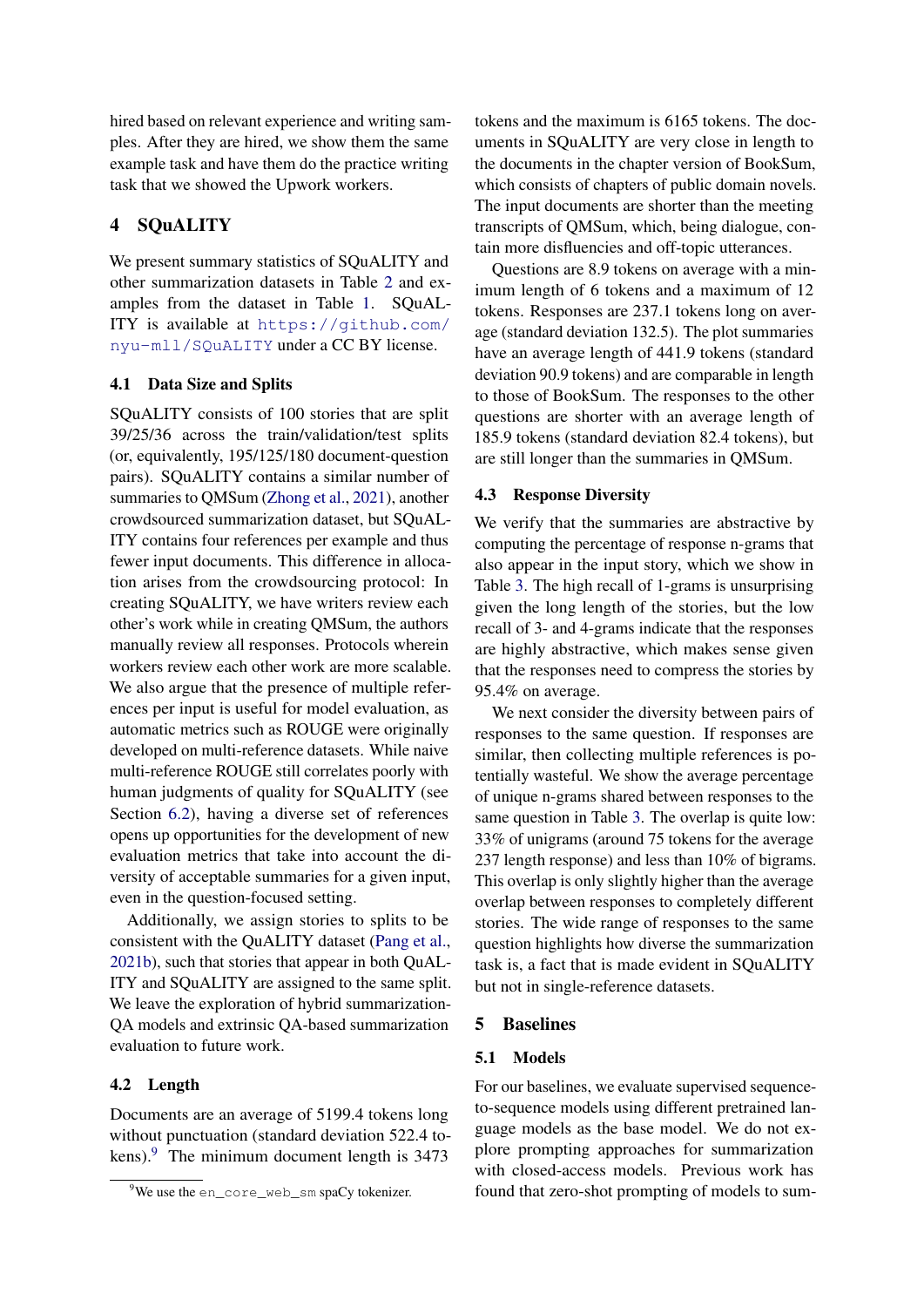<span id="page-6-0"></span>

| Dataset         | Domain              | # Examples |      | Doc. Len Summ. Len | Multi-ref? | Public? |
|-----------------|---------------------|------------|------|--------------------|------------|---------|
| CNN/DM          | news                | 311K       | 804  | 60                 |            |         |
| <b>XSum</b>     | news                | 226K       | 438  | 24                 |            |         |
| <b>BookSum</b>  | fiction, Sparknotes | 12K        | 5102 | 505                |            |         |
| <b>QMSum</b>    | meeting transcripts | 1808       | 9067 | 70                 |            |         |
| <b>SOUALITY</b> | sci-fi stories      | 625        | 5200 | 237                |            |         |

Table 2: Summary statistics for various summarization datasets. For BookSum, we consider the chapter-level version. The number of examples is across all splits. For question-based summarization datasets (SQuALITY and QMSum) we count examples as number of unique document-question pairs. Statistics for datasets are borrowed from original dataset papers; statistics for CNN/DM and XSum were borrowed from Kryściński et al. [\(2021\)](#page-11-8). CNN/DM and XSum are often available online in practice, but distributing the dataset is legally questionable.

<span id="page-6-1"></span>

| Text          | N-gram Size |               |     |     |
|---------------|-------------|---------------|-----|-----|
|               | 1           | $\mathcal{D}$ | κ   |     |
| Random        | 19.7        | 2.7           | 0.1 | 0.0 |
| Same story    | 27.4        | 5.8           | 12  | 04  |
| Same question | 33.4        | 8.7           | 2.3 | 08  |
| Story         |             | 22.0 5.0      |     | 17  |

Table 3: (Top) Average percentage of unique ngrams shared between pairs of responses from different sources: two different stories, different questions but the same story, and the same question. (Bottom) Average percentage of unique n-grams are shared between a response and the corresponding story.

marize can produce high-quality summaries [\(Rad](#page-12-6)[ford et al.,](#page-12-6) [2019;](#page-12-6) [Wu et al.,](#page-12-7) [2021\)](#page-12-7), though public models like GPT-3 do not have the capacity to process full stories from our dataset. We implement our baselines using the pretrained models available via HuggingFace Transformers [\(Wolf et al.,](#page-12-8) [2020\)](#page-12-8).

BART BART [\(Lewis et al.,](#page-11-12) [2020\)](#page-11-12) is a Transformer-based [\(Vaswani et al.,](#page-12-9) [2017\)](#page-12-9) encoderdecoder model pretrained on a token in-filling objective and a sentence permutation objective. We use BART-large, which has a maximum input sequence length of 1024 tokens, so we truncate stories dramatically to fit this simple baseline.

BART+DPR We experiment with an extractthen-summarize baseline. Instead of truncating stories when using BART, we retrieve story sentences that are most relevant to the question and concatenate them to form the input. Specifically, we use the pretrained Dense Passage Retriever [\(Karpukhin](#page-11-13) [et al.,](#page-11-13) [2020\)](#page-11-13) that encodes the question into a vector representation and retrieves the story sentences that are most similar to the question.

PEGASUS PEGASUS [\(Zhang et al.,](#page-12-10) [2020a\)](#page-12-10) is a Transformer-based encoder-decoder model that is pretrained using an objective designed especially for summarization. Specifically, it is pretrained to predict masked out sentences rather than masked out words. The masked sentences are selected to be pseudo-summaries of the overall document. PEGA-SUS is pretrained on sequences of at most length 512, but we follow previous work in finetuning PEGASUS-large with a max sequence length of 2048 tokens, truncating stories to fit.

LED Longformer Encoder-Decoder [\(Beltagy](#page-10-1) [et al.,](#page-10-1) [2020\)](#page-10-1) is an encoder-decoder model where the encoder is a Longformer and the decoder is a Transformer. A Longformer modifies the Transformer architecture with a more efficient self-attention pattern that allows the model to efficiently scale to long documents. Specifically, LED has a maximum input sequence length long enough to fit the entire story. We use a context length of 8192 for memory efficiency. LED is semi-pretrained: It initializes its parameters using the weights of BART, copied eight times over (since the LED context length is eight times that of BART). We use LED-base.

### 5.2 Training

We format example inputs by concatenating the question to the beginning *and* end of the document, separated by a special [SEP] token, based on previous work on question-focused summarization [\(Vig et al.,](#page-12-11) [2021\)](#page-12-11). Each (story, question, reference) tuple is mapped to a separate training instance, so each (story, question) input is associated with four training examples, one per reference. We finetune models using the AdamW optimizer [\(Loshchilov](#page-11-14) [and Hutter,](#page-11-14) [2019\)](#page-11-14). At test time, we generate summaries using beam search with beam width 4.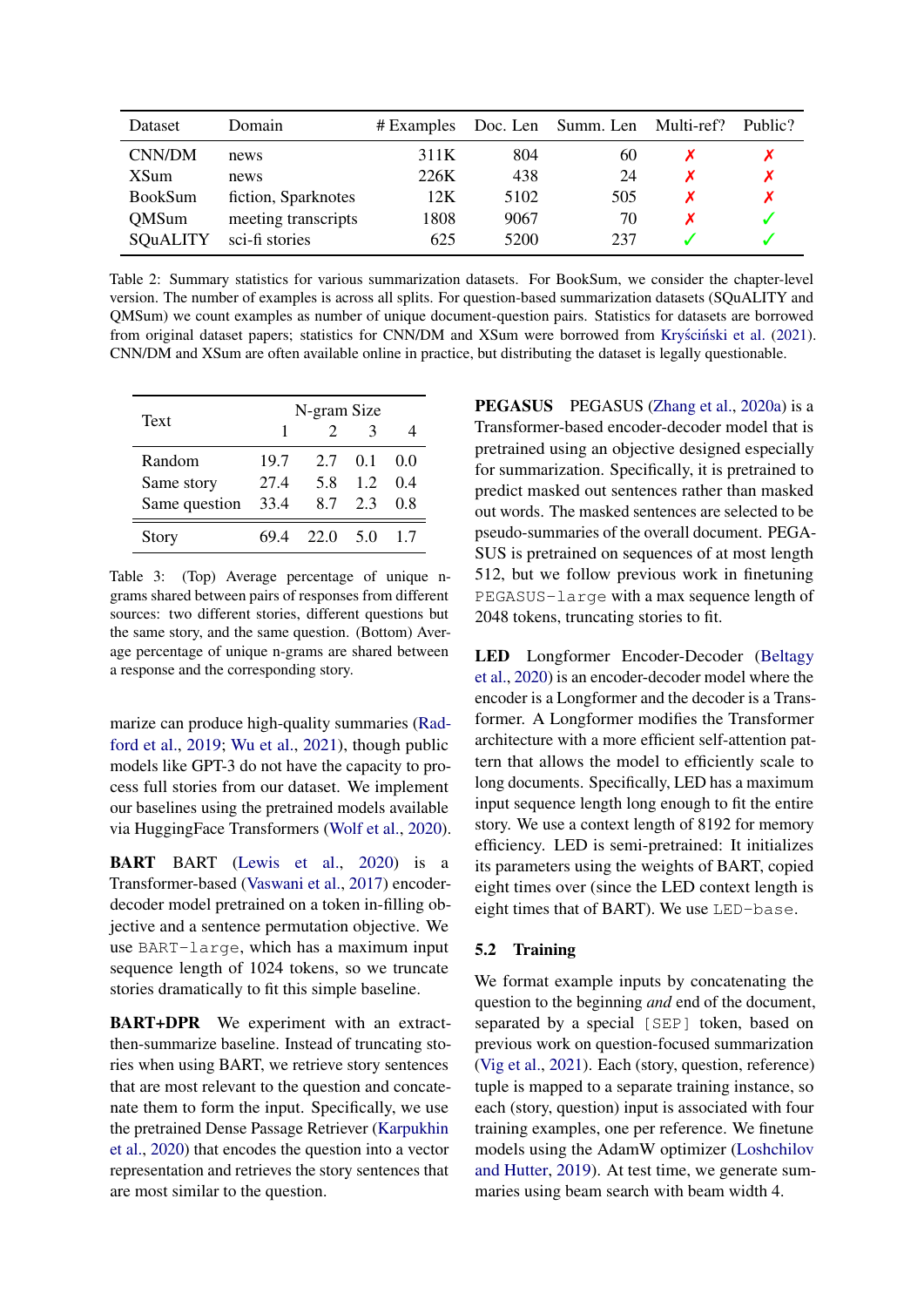<span id="page-7-3"></span>

| Model          | # Params | ROUGE-1 | ROUGE-2 | ROUGE-L | <b>METEOR</b> | <b>BERTScore</b> |
|----------------|----------|---------|---------|---------|---------------|------------------|
| <b>LED</b>     | 160M     | 27.7    | 5.9     | 17.7    | 16.5          | 82.7             |
| <b>PEGASUS</b> | 540M     | 38.2    | 9.0     | 20.2    | 23.4          | 84.9             |
| <b>BART</b>    | 340M     | 40.2    | 10.4    | 20.8    | 24.5          | 85.3             |
| BART+DPR       | 340M     | 41.5    | 11.4    | 21.0    | 26.1          | 85.5             |
| $Human^*$      | -        | 46.6    | 12.5    | 22.7    | 30.6          | 86.2             |

Table 4: Automatic evaluation results. LED and PEGASUS summaries tend to be a single sentence repeated, and this is reflected in low metric scores. BART and BART+DPR perform better, though human evaluation demonstrates that the gap between human-written summaries and BART-written summaries is much larger than indicated by automatic evaluation metrics (see Table [5\)](#page-7-0). <sup>∗</sup>The human reference is evaluated against three other references while the model-generated summaries are evaluated four references, artificially raising their score.

<span id="page-7-0"></span>

| Model       |      | Corr. Coverage Overall |      |
|-------------|------|------------------------|------|
| <b>BART</b> | 34.8 | 15.6                   | 18.1 |
| BART+DPR    | 454  | 24.3                   | 27.9 |
| Human       | 94.1 | 88.8                   | 91.3 |

Table 5: Human evaluation results for two models and a human-written response. Corr. stands for correctness. Ratings for each property are averaged across 3 workers, then averaged across questions.

#### 5.3 Evaluation

We evaluate our baselines with ROUGE [\(Lin,](#page-11-15) [2004\)](#page-11-15) and METEOR [\(Banerjee and Lavie,](#page-10-2) [2005\)](#page-10-2), standard automatic metrics for summarization. We also evaluate with BERTScore [\(Zhang et al.,](#page-12-12) [2020b\)](#page-12-12), which uses BERT to compute the similarity be-tween references and model generations.<sup>[10](#page-7-1)</sup> For all metrics, we report F1. All automatic metrics used handle multiple references by evaluating a candidate against each reference individually, and then taking the max score across references. We assume that these automatic evaluation metrics used are flawed and recommend human evaluation as a gold standard, which we describe in Section [6.](#page-7-2)

#### 5.4 Automatic Evaluation Results

We present results using various automatic evaluation metrics in Table [4](#page-7-3) and examples of model generations in Table [6.](#page-8-0) We observe that LED fails to learn the task and generally produces outputs containing long, repeated sentences. The pathological behavior is reflected in the low ROUGE-1 and ROUGE-2 scores for the model. We hypothesized that the poor performance is because the

small dataset size is not enough to finetune the additional positional embeddings. We additionally explored transfer learning approaches where the model was first finetuned on a larger long-context summarization dataset, such as arXiv [\(Cohan et al.,](#page-11-3) [2018\)](#page-11-3) or GovReport [\(Huang et al.,](#page-11-4) [2021\)](#page-11-4), and then finetuned on SQuALITY. However, training on intermediate datasets did not fix the issue of degenerate outputs, indicating that the additional positional embeddings were not the bottleneck in the models' performance on SQuALITY. Overall, we found that public pretrained models for medium to long input tasks were not effective off the shelf.

PEGASUS, BART, and BART+DPR do substantially better on the task and produce sensible outputs, despite having partial inputs. PEGASUS slightly underperforms the BART variant according to the metrics. BART+DPR outperforms BART with truncated input across all metrics.

Additionally, we evaluate the human references using the automatic metrics by holding one reference out and comparing it with the various metric against the remaining three references. We repeat this process for all references and average the metric score across held-out references. While this use of three references rather than four disadvantages the human references (see Section [6.2\)](#page-9-0), we still find that they score higher than machine outputs.

### <span id="page-7-2"></span>6 Human Evaluation

Automatic metrics for evaluating text summarization have been well-documented as correlating poorly with various human judgments of quality [\(Schluter,](#page-12-13) [2017;](#page-12-13) [Kryscinski et al.,](#page-11-1) [2019;](#page-11-1) [Durmus](#page-11-16) [et al.,](#page-11-16) [2020\)](#page-11-16). As such, we accompany automatic evaluation of the baseline systems with human evaluation. Specifically, we ask Upwork workers to rate

<span id="page-7-1"></span><sup>&</sup>lt;sup>10</sup>We use a version of BERTScore based on RoBERTa-large.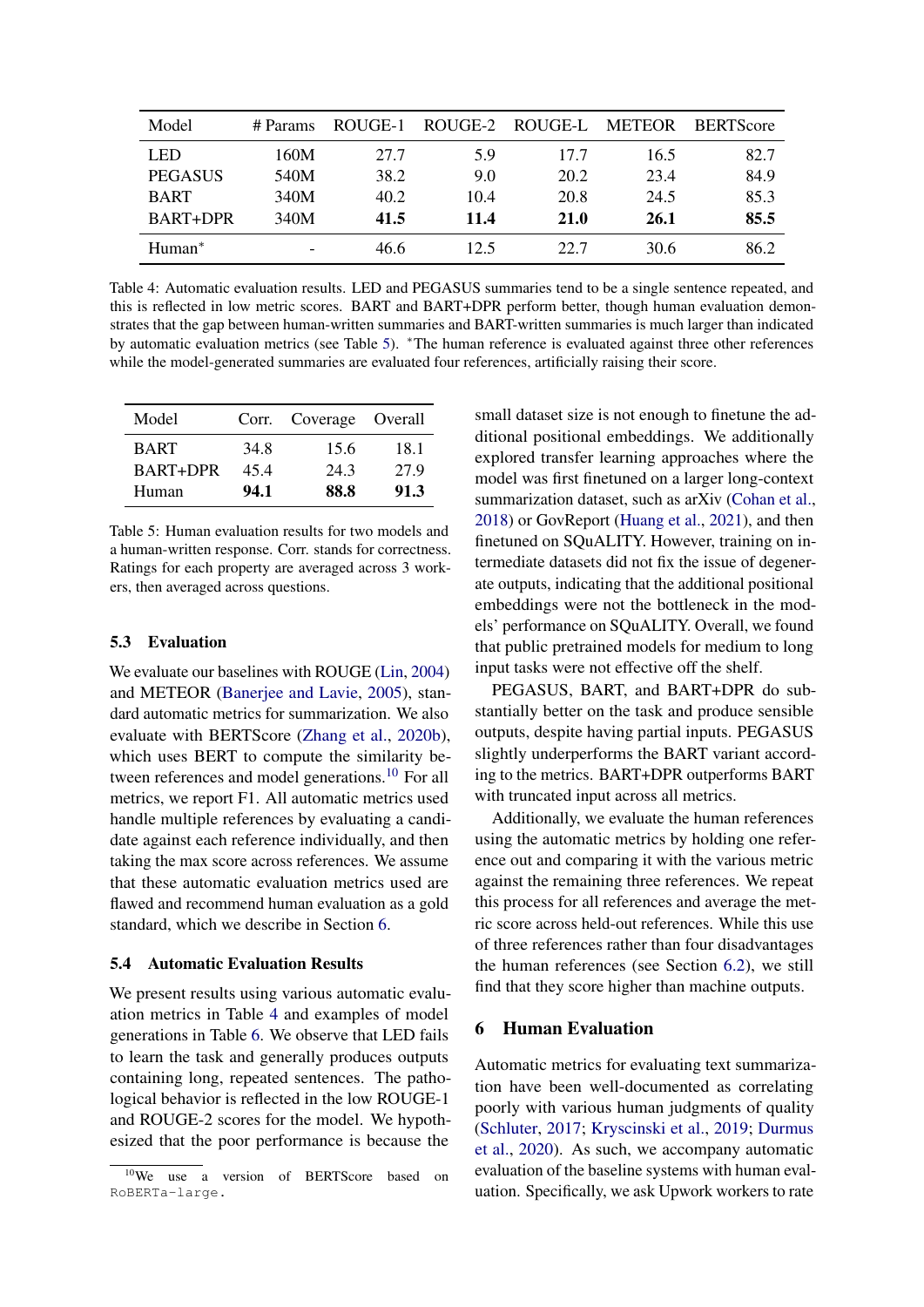<span id="page-8-0"></span>Title: [Retief of the Red-Tape Mountain](https://www.gutenberg.org/ebooks/61146) (<https://www.gutenberg.org/ebooks/61146>)

Q: What is the relationship between the Jaqs and the Terrestrials throughout the story?

Reference: The Jaqs and the Terrestrials fight each other throughout the story. It started when a human saw a Jaq and thought it was some type of native game and shot it. From that incident, the Jaqs concluded that the humans were sportsmen like themselves and responded by going to one of the farms and killing two cows. Since then, the two sides have been attacking back and forth, and the humans think the Jaqs are fighting against them...

BART: The Terrestrials and the Jaqs have a tense relationship throughout the story. The Terrans have attempted to establish contact with the native life form, the Jaq, in order to try to gain their trust and gain information about their native life forms. The Jaqs are hostile to the Terrans because they consider them to be an invasive species that are trying to take over their home planet, which they consider to be uninhabited. The Jaqs have a history of war with the Terran settlers...

LED: Retief is a vice-consul at the Embassy of the Mosaic of the Two Dawns. He is in charge of the affairs of the Embassy and is responsible for keeping the diplomatic relations between the two planets in check. He is also responsible for keeping the diplomatic relations in check by sending Retief on his expeditious trip to the planet Adobe. When Retief arrives at the planet, he is greeted by a large Flap-jack, a creature with talons that look like lobsters...

BART+DPR: The Terrestrials and the Flap-jacks are an alien race that live on the planet Adoban. They are hostile to humans and have attempted to stir up trouble with an intelligent alien life form, the Jaq, three months ago. The humans are attempting to establish trade with the aliens in order to gain access to the planet's resources, but the aliens are having none of it. They have no intention of trading with the humans and are only interested in trading with them for food and...

Table 6: Example model generations on SQuALITY.

the quality of outputs from BART and BART+DPR generated with beam search on the test data.

For each task, we show the worker a story from the test set and the five questions for that story. For each of the questions, we show the two modelgenerated summaries and a human reference. As the task is labor-intensive, we use four of the same Upwork writers for the human evaluation as for the data collection phase. Workers may have previously read the story and thus answered the questions, and we are careful to not show workers their own responses. If they have not previously read the stories, workers are paid to read the story. Workers are informed that the responses are a mixture of human- and machine-written, but not informed which responses are which. We pay workers \$8/task and an additional \$8 if they have not previously read the story. All workers complete the same number of tasks.

For each response, we ask workers to rate the response for three properties: correctness, coverage, and overall quality. The evaluation UI and property definitions are available in Appendix [C.](#page-13-2) For each property, the response is rated on a scale from 1-100, similar to direct assessment ratings in machine translation [\(Bojar et al.,](#page-10-3) [2016\)](#page-10-3). We instruct workers to assign ratings that align with their preference rankings between systems, similar to [Sakaguchi and Van Durme](#page-12-14) [\(2018\)](#page-12-14). We annotate 20 stories (100 questions) this way, with three Upwork workers completing each task. For each property, we average the ratings across annotators.

We present results of the human evaluation in

Table [5.](#page-7-0) The standard deviations of property ratings across questions are shown in Table [11](#page-17-0) in Appendix [C.](#page-13-2) For all questions and all properties, all human annotators rank the human-written response as better than the model responses. The humanwritten response has an average rating around or above 90 for all three properties. On the other hand, BART and BART+DPR have an average rating below 50 for all three properties, substantially below corresponding ratings for the human response. Across all three properties, BART+DPR is ranked as better than BART on 70% of examples. The models receive the highest rating on the correctness property among all properties. Upon inspecting the model generations, we partly attribute these relatively high ratings to the fact that the modelgenerated responses are fairly generic and devoid of specific details. This lack of specificity is reflected in the especially low coverage ratings of the model-generated summaries. Overall, we conclude that fully-public automatic summarization systems still lag significantly behind human writers.

## 6.1 Correlation Between Automatic and Human Evaluation

We next consider how well the automatic metrics used correlate with the collected human judgments by computing the Pearson correlations between the two. We consider the correlations for three subsets of the collected data: only model-written summaries (200 summaries), only human-written summaries (100 summaries), and all summaries (300 summaries). We present the correlations with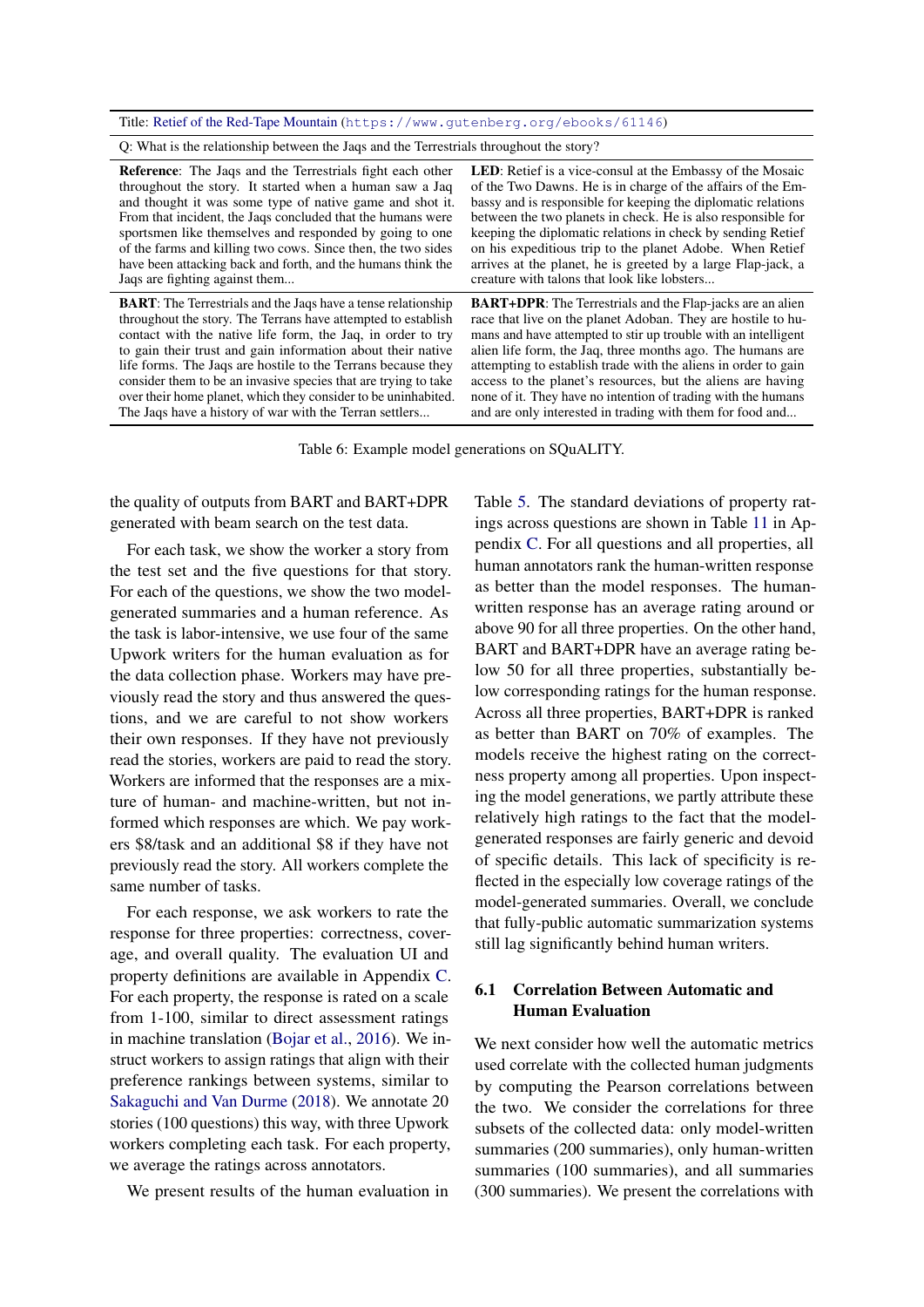<span id="page-9-1"></span>

| Metric           | Model<br>Only | Human<br>Only | A11     |
|------------------|---------------|---------------|---------|
| ROUGE-1          | $-7.4$        | 68            | $63.1*$ |
| ROUGE-2          | $-7.8$        | 5.2           | $42.8*$ |
| <b>ROUGE-L</b>   | $-3.2$        | 14.0          | $47.8*$ |
| <b>METEOR</b>    | $-11.1$       | $-43$         | $54.1*$ |
| <b>BERTScore</b> | 5.5           | 08            | $68.7*$ |

Table 7: Pearson correlation between automatic evaluation metrics and human judgments of overall quality. Correlations are near zero and not statistically significant when only considering model-generated summaries ('model only') or only human-written summaries ('human only'). Correlations are significantly positive (<sup>∗</sup> ) when considering human- and modelwritten summaries together ('all').

the judgments of overall summary quality for these subsets in Table [7.](#page-9-1) Correlations with human judgments of other properties are generally similar.

When considering model-written and humanwritten summaries together, all metrics have a substantial positive correlation with the human judgments of overall summary quality. These positive correlations reflect the fact that the automatic metrics rank human-written summaries as better than model-written ones, which is consistent with human evaluators, though the magnitudes of differences between model- and human-written summaries are substantially different.

However, when considering only model-written summaries or only human-written summaries, the correlations are substantially weaker, even slightly negative in the case of only model-written summaries (no correlations are significant in these settings). The weak correlations in these settings point to the brittleness of using these automatic metrics when comparing the outputs of two automatic summarization systems, where metric values will similarly be in a narrow range. Additionally, given that automatic summarization models only slightly trail behind human responses (see Table [4\)](#page-7-3) but human evaluators rate them as substantially different, we argue that existing automatic evaluation metrics such as ROUGE do not adequately reflect the differences between model- and human-written summaries. In light of these findings, we caution against relying on automatic evaluation metrics to measure system quality on SQuALITY and instead rely on human evaluation of model outputs.

<span id="page-9-2"></span>

| Metric           | Avg. | Max. |     |
|------------------|------|------|-----|
| ROUGE-1          | 37.9 | 41.5 | 36  |
| ROUGE-2          | 8.7  | 11.4 | 2.1 |
| <b>ROUGE-L</b>   | 18.8 | 21.0 | 2.2 |
| <b>METEOR</b>    | 22.7 | 26.1 | 3.4 |
| <b>BERTScore</b> | 84.8 | 85.5 | 07  |

Table 8: Average and maximum metric value across the four references for BART+DPR.

## <span id="page-9-0"></span>6.2 Automatic Metrics with Multiple References

We next consider whether having multiple references improves the correlation of automatic evaluation metrics. Standard automatic evaluation metrics for summarization like ROUGE were originally developed on multi-reference datasets. Recent summarization datasets are predominantly single reference, and this mismatch may contribute to the poor correlation of ROUGE with human judgments of quality for these datasets [\(Pang et al.,](#page-12-15) [2021a;](#page-12-15) [Pagnoni et al.,](#page-12-16) [2021;](#page-12-16) [Scialom et al.,](#page-12-17) [2021,](#page-12-17) i.a.). Because SQuALITY is multi-reference, we can use the dataset to measure the effect of varying the number of references used in automatic metrics on the correlation with human judgments.

We find that using fewer references when computing the automatic evaluation metrics does not substantially change the correlations with human judgments. To demonstrate why, we show the average and maximum metric values for each automatic metric in Table [8.](#page-9-2) We observe that for all metrics considered, the maximum value of the metric is relatively close to the average metric value across references. In other words, despite having diverse references, the metric values are similar across references. Thus, using multiple references does not improve correlations between automatic metrics and human judgments of overall quality. However, we note that simply taking the maximum metric value over references is relatively simple, and that there may be more sophisticated ways to use the diverse references to compute generation quality.

### 7 Conclusion

We present SQuALITY, a high-quality, longcontext dataset for question-focused summarization. Because SQuALITY summaries are crowdsourced rather than found, we can choose input documents that are of an accessible domain and un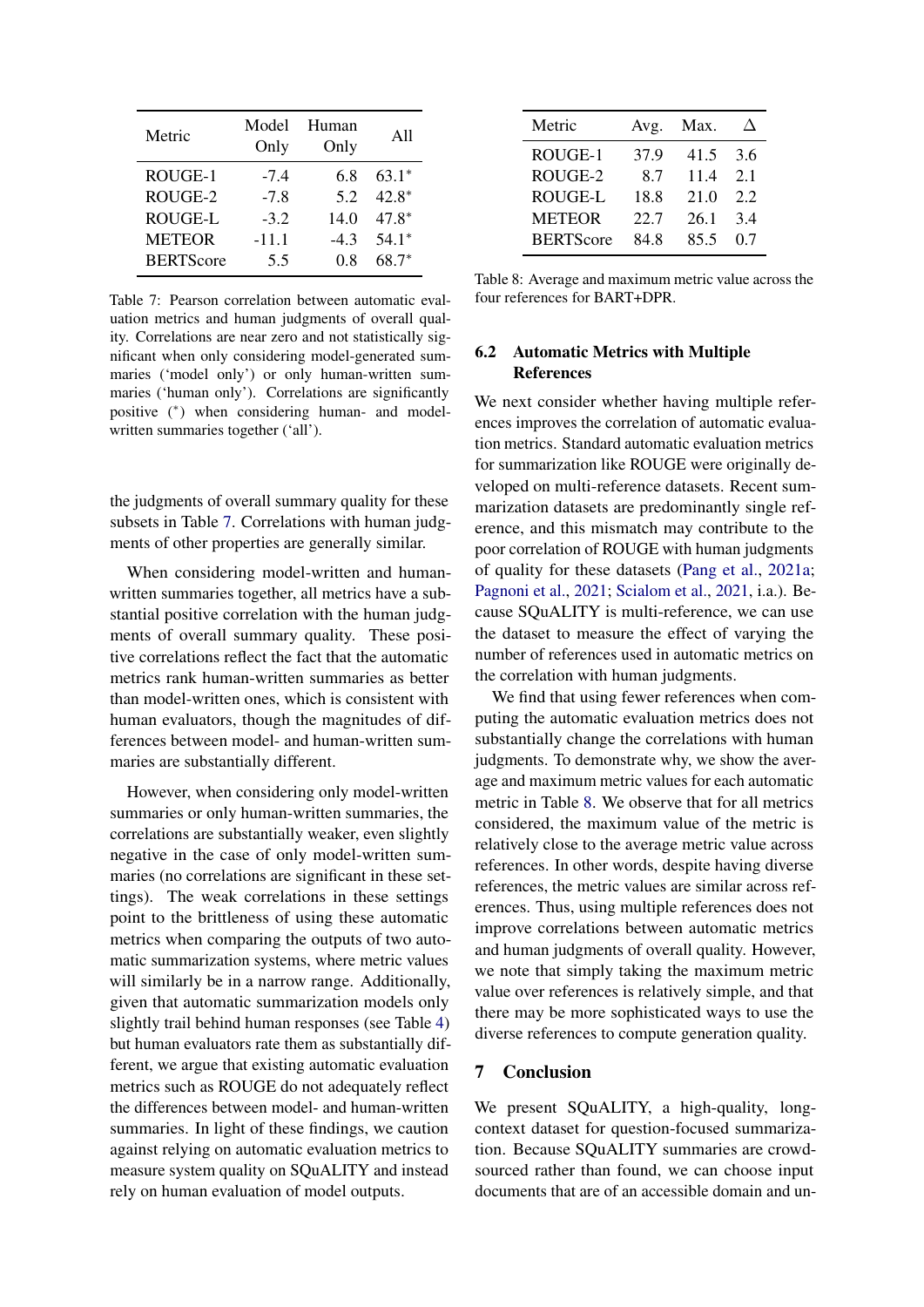der an open license. Our crowdsourcing protocol allows for multiple summaries and references per input while making the cost of data collection more tractable.

Baseline results with competitive public medium-scale pretrained models suggest that the dataset remains beyond the capabilities of such systems. Our best performing model is an extract-then-summarize model where we use the input questions to retrieve story sentences as input. The performance of proprietary larger-scale models remains an open question, and may depend significantly on whether such models can process the full length of SQuALITY examples without truncation.

Given the poor correlation of existing automatic metrics with human judgments of model outputs, we expect that automatic metrics will provide a very weak signal for progress on SQuALITY. We recommend that researchers using SQuALITY evaluate their summarization systems by having human annotators read a selection of our source stories and compare model outputs on those stories. To facilitate this, we will make our templates for human evaluation available, though creating efficient and effective methods for evaluating summaries of long input documents remains an open issue.

### Ethical Considerations

We expect this work to advance two outcomes: (i) accelerated progress in language modeling, especially toward controllable text generation and long-text comprehension, and (ii) an increase in the hiring of professional and/or crowdworker writers by researchers and product developers in this area. Both of these have potentially significant costs and benefits that are beyond the scope of this paper to investigate.

More concretely, the stories in the dataset were written between 1930–1970 and therefore contain dated and potentially harmful stances on topics like race and gender. Models trained on the data may reproduce these stances, especially if they are trained on the complete texts, rather than the reference summaries alone. We are releasing SQuALITY primarily for use as a research benchmark, and we recommend extreme caution if SQuALITY is used as part of the training set for any deployed system.

Further, the summaries in the dataset were created by writers that are primarily college-educated and either native-English or English-fluent. A system that does well on our dataset only demonstrates competence in mainstream US English, and may not generalize to other variants of English.

#### Acknowledgements

We thank the writers who created and reviewed the summaries: Christina Li, Cathy Liu, Mateo Pardo, Alexandra Rumyantseva, Pei-Ling Wu, Alicia Chatten, Dolly Farha, Jamie Swanger, Isaiah Swanson, and other anonymous writers.

We also thank the members of the  $ML^2$  lab at NYU for providing helpful feedback in the early stages of this project, particularly Nitish Joshi, Nikita Nangia, and Kyunghyun Cho. Finally, we thank Peter Liu, Wojciech Kryściński, Sebastian Gehrmann for helpful discussions about summarization datasets.

This project has benefited from financial support to SB by Eric and Wendy Schmidt (made by recommendation of the Schmidt Futures program) and Apple, and from in-kind support by the NYU High-Performance Computing Center and Google Cloud. This material is based upon work supported by the National Science Foundation under Grant Nos. 1922658 and 2046556. Any opinions, findings, and conclusions or recommendations expressed in this material are those of the author(s) and do not necessarily reflect the views of the National Science Foundation.

### References

- <span id="page-10-2"></span>Satanjeev Banerjee and Alon Lavie. 2005. [METEOR:](https://aclanthology.org/W05-0909) [An automatic metric for MT evaluation with im](https://aclanthology.org/W05-0909)[proved correlation with human judgments.](https://aclanthology.org/W05-0909) In *Proceedings of the ACL Workshop on Intrinsic and Extrinsic Evaluation Measures for Machine Translation and/or Summarization*, pages 65–72, Ann Arbor, Michigan. Association for Computational Linguistics.
- <span id="page-10-1"></span>Iz Beltagy, Matthew E Peters, and Arman Cohan. 2020. Longformer: The long-document transformer. *arXiv preprint 2004.05150*.
- <span id="page-10-3"></span>Ondřej Bojar, Yvette Graham, Amir Kamran, and Miloš Stanojević. 2016. [Results of the WMT16 met](https://doi.org/10.18653/v1/W16-2302)[rics shared task.](https://doi.org/10.18653/v1/W16-2302) In *Proceedings of the First Conference on Machine Translation: Volume 2, Shared Task Papers*, pages 199–231, Berlin, Germany. Association for Computational Linguistics.
- <span id="page-10-0"></span>Mingda Chen, Zewei Chu, Sam Wiseman, and Kevin Gimpel. 2022. [SummScreen: A dataset for ab](https://aclanthology.org/2022.acl-long.589)[stractive screenplay summarization.](https://aclanthology.org/2022.acl-long.589) In *Proceedings of the 60th Annual Meeting of the Association for*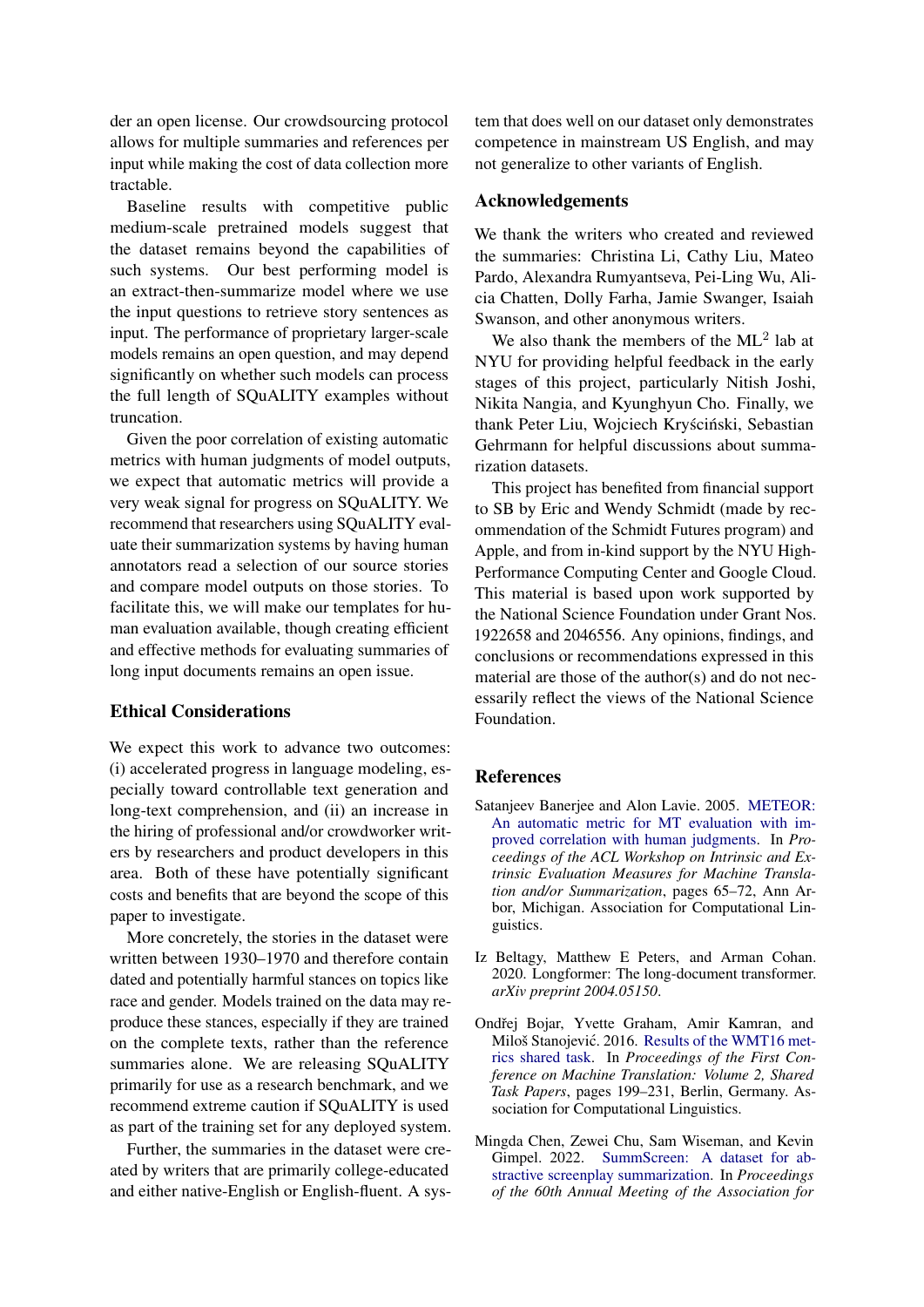*Computational Linguistics (Volume 1: Long Papers)*, pages 8602–8615, Dublin, Ireland. Association for Computational Linguistics.

- <span id="page-11-3"></span>Arman Cohan, Franck Dernoncourt, Doo Soon Kim, Trung Bui, Seokhwan Kim, Walter Chang, and Nazli Goharian. 2018. [A discourse-aware attention](https://doi.org/10.18653/v1/N18-2097) [model for abstractive summarization of long docu](https://doi.org/10.18653/v1/N18-2097)[ments.](https://doi.org/10.18653/v1/N18-2097) In *Proceedings of the 2018 Conference of the North American Chapter of the Association for Computational Linguistics: Human Language Technologies, Volume 2 (Short Papers)*, pages 615–621, New Orleans, Louisiana. Association for Computational Linguistics.
- <span id="page-11-16"></span>Esin Durmus, He He, and Mona Diab. 2020. [FEQA: A](https://doi.org/10.18653/v1/2020.acl-main.454) [question answering evaluation framework for faith](https://doi.org/10.18653/v1/2020.acl-main.454)[fulness assessment in abstractive summarization.](https://doi.org/10.18653/v1/2020.acl-main.454) In *Proceedings of the 58th Annual Meeting of the Association for Computational Linguistics*, pages 5055– 5070, Online. Association for Computational Linguistics.
- <span id="page-11-5"></span>Sebastian Gehrmann, Elizabeth Clark, and Thibault Sellam. 2022. Repairing the cracked foundation: A survey of obstacles in evaluation practices for generated text. *arXiv preprint 2202.06935*.
- <span id="page-11-9"></span>Hiroaki Hayashi, Prashant Budania, Peng Wang, Chris Ackerson, Raj Neervannan, and Graham Neubig. 2021. [WikiAsp: A dataset for multi-domain aspect](https://doi.org/10.1162/tacl_a_00362)[based summarization.](https://doi.org/10.1162/tacl_a_00362) *Transactions of the Association for Computational Linguistics*, 9:211–225.
- <span id="page-11-4"></span>Luyang Huang, Shuyang Cao, Nikolaus Parulian, Heng Ji, and Lu Wang. 2021. [Efficient attentions for long](https://doi.org/10.18653/v1/2021.naacl-main.112) [document summarization.](https://doi.org/10.18653/v1/2021.naacl-main.112) In *Proceedings of the 2021 Conference of the North American Chapter of the Association for Computational Linguistics: Human Language Technologies*, pages 1419–1436, Online. Association for Computational Linguistics.
- <span id="page-11-13"></span>Vladimir Karpukhin, Barlas Oguz, Sewon Min, Patrick Lewis, Ledell Wu, Sergey Edunov, Danqi Chen, and Wen-tau Yih. 2020. [Dense passage retrieval for](https://doi.org/10.18653/v1/2020.emnlp-main.550) [open-domain question answering.](https://doi.org/10.18653/v1/2020.emnlp-main.550) In *Proceedings of the 2020 Conference on Empirical Methods in Natural Language Processing (EMNLP)*, pages 6769– 6781, Online. Association for Computational Linguistics.
- <span id="page-11-11"></span>Kalpesh Krishna, Aurko Roy, and Mohit Iyyer. 2021. [Hurdles to progress in long-form question answer](https://doi.org/10.18653/v1/2021.naacl-main.393)[ing.](https://doi.org/10.18653/v1/2021.naacl-main.393) In *Proceedings of the 2021 Conference of the North American Chapter of the Association for Computational Linguistics: Human Language Technologies*, pages 4940–4957, Online. Association for Computational Linguistics.
- <span id="page-11-1"></span>Wojciech Kryscinski, Nitish Shirish Keskar, Bryan Mc-Cann, Caiming Xiong, and Richard Socher. 2019. [Neural text summarization: A critical evaluation.](https://doi.org/10.18653/v1/D19-1051) In *Proceedings of the 2019 Conference on Empirical Methods in Natural Language Processing and the*

*9th International Joint Conference on Natural Language Processing (EMNLP-IJCNLP)*, pages 540– 551, Hong Kong, China. Association for Computational Linguistics.

- <span id="page-11-8"></span>Wojciech Kryściński, Nazneen Rajani, Divyansh Agarwal, Caiming Xiong, and Dragomir Radev. 2021. BookSum: A collection of datasets for longform narrative summarization. *arXiv preprint 2105.08209*.
- <span id="page-11-10"></span>Sayali Kulkarni, Sheide Chammas, Wan Zhu, Fei Sha, and Eugene Ie. 2020. Aquamuse: Automatically generating datasets for query-based multi-document summarization. *arXiv preprint 2010.12694*.
- <span id="page-11-7"></span>Faisal Ladhak, Bryan Li, Yaser Al-Onaizan, and Kathleen McKeown. 2020. [Exploring content selection](https://doi.org/10.18653/v1/2020.acl-main.453) [in summarization of novel chapters.](https://doi.org/10.18653/v1/2020.acl-main.453) In *Proceedings of the 58th Annual Meeting of the Association for Computational Linguistics*, pages 5043–5054, Online. Association for Computational Linguistics.
- <span id="page-11-12"></span>Mike Lewis, Yinhan Liu, Naman Goyal, Marjan Ghazvininejad, Abdelrahman Mohamed, Omer Levy, Veselin Stoyanov, and Luke Zettlemoyer. 2020. [BART: Denoising sequence-to-sequence pre](https://doi.org/10.18653/v1/2020.acl-main.703)[training for natural language generation, translation,](https://doi.org/10.18653/v1/2020.acl-main.703) [and comprehension.](https://doi.org/10.18653/v1/2020.acl-main.703) In *Proceedings of the 58th Annual Meeting of the Association for Computational Linguistics*, pages 7871–7880, Online. Association for Computational Linguistics.
- <span id="page-11-15"></span>Chin-Yew Lin. 2004. [ROUGE: A package for auto](https://aclanthology.org/W04-1013)[matic evaluation of summaries.](https://aclanthology.org/W04-1013) In *Text Summarization Branches Out*, pages 74–81, Barcelona, Spain. Association for Computational Linguistics.
- <span id="page-11-14"></span>Ilya Loshchilov and Frank Hutter. 2019. [Decoupled](https://openreview.net/forum?id=Bkg6RiCqY7) [weight decay regularization.](https://openreview.net/forum?id=Bkg6RiCqY7) In *International Conference on Learning Representations*.
- <span id="page-11-6"></span>Rui Meng, Khushboo Thaker, Lei Zhang, Yue Dong, Xingdi Yuan, Tong Wang, and Daqing He. 2021. [Bringing structure into summaries: a faceted sum](https://doi.org/10.18653/v1/2021.acl-short.137)[marization dataset for long scientific documents.](https://doi.org/10.18653/v1/2021.acl-short.137) In *Proceedings of the 59th Annual Meeting of the Association for Computational Linguistics and the 11th International Joint Conference on Natural Language Processing (Volume 2: Short Papers)*, pages 1080–1089, Online. Association for Computational Linguistics.
- <span id="page-11-0"></span>Ramesh Nallapati, Bowen Zhou, Cicero dos Santos, Çağlar Gulçehre, and Bing Xiang. 2016. [Abstrac](https://doi.org/10.18653/v1/K16-1028)[tive text summarization using sequence-to-sequence](https://doi.org/10.18653/v1/K16-1028) [RNNs and beyond.](https://doi.org/10.18653/v1/K16-1028) In *Proceedings of The 20th SIGNLL Conference on Computational Natural Language Learning*, pages 280–290, Berlin, Germany. Association for Computational Linguistics.
- <span id="page-11-2"></span>Feng Nan, Ramesh Nallapati, Zhiguo Wang, Cicero Nogueira dos Santos, Henghui Zhu, Dejiao Zhang, Kathleen McKeown, and Bing Xiang. 2021. [Entity](https://doi.org/10.18653/v1/2021.eacl-main.235)[level factual consistency of abstractive text summa](https://doi.org/10.18653/v1/2021.eacl-main.235)[rization.](https://doi.org/10.18653/v1/2021.eacl-main.235) In *Proceedings of the 16th Conference of*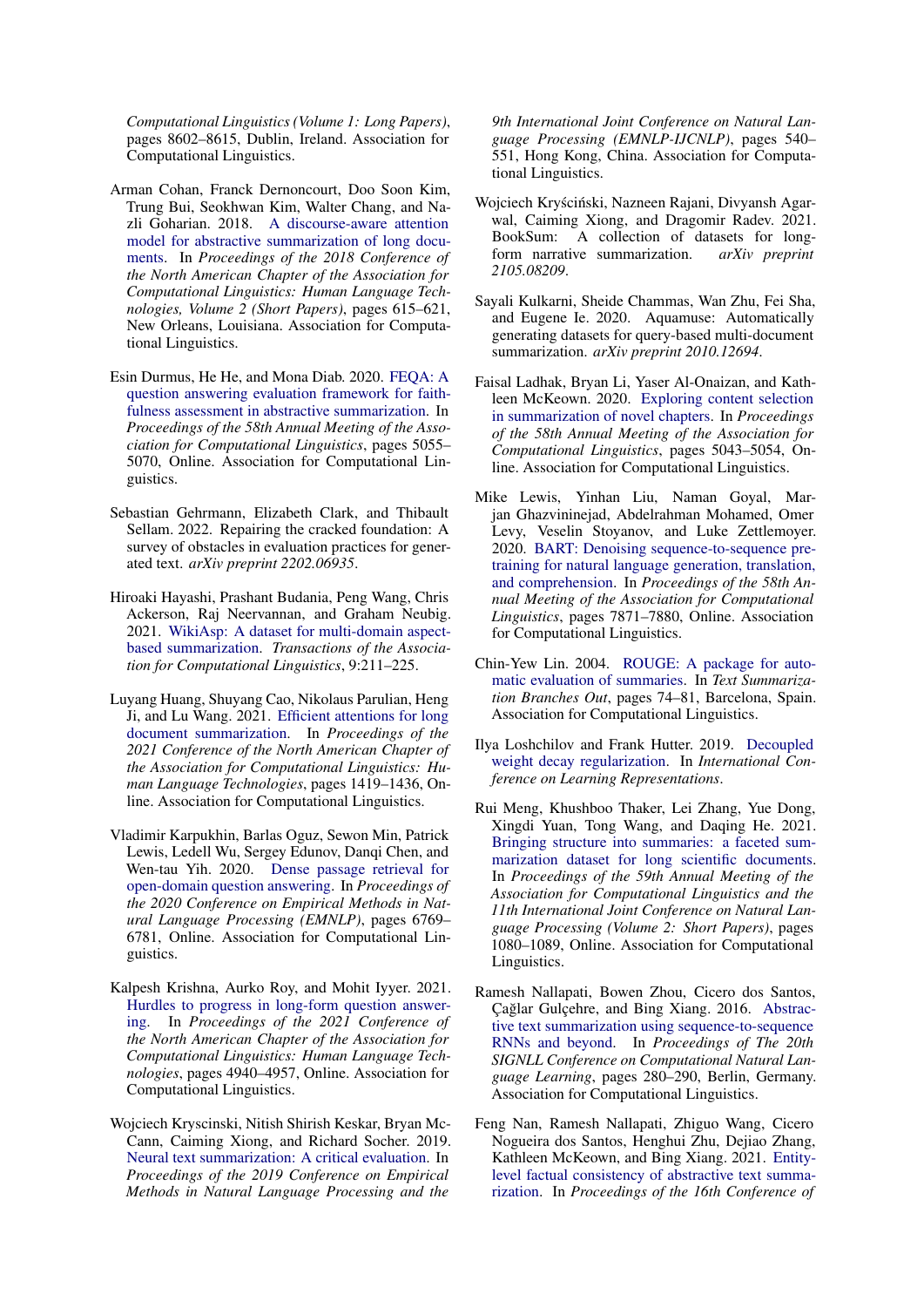*the European Chapter of the Association for Computational Linguistics: Main Volume*, pages 2727– 2733, Online. Association for Computational Linguistics.

- <span id="page-12-2"></span>Shashi Narayan, Shay B. Cohen, and Mirella Lapata. 2018. [Don't give me the details, just the summary!](https://doi.org/10.18653/v1/D18-1206) [topic-aware convolutional neural networks for ex](https://doi.org/10.18653/v1/D18-1206)[treme summarization.](https://doi.org/10.18653/v1/D18-1206) In *Proceedings of the 2018 Conference on Empirical Methods in Natural Language Processing*, pages 1797–1807, Brussels, Belgium. Association for Computational Linguistics.
- <span id="page-12-4"></span>Preksha Nema, Mitesh M. Khapra, Anirban Laha, and Balaraman Ravindran. 2017. [Diversity driven atten](https://doi.org/10.18653/v1/P17-1098)[tion model for query-based abstractive summariza](https://doi.org/10.18653/v1/P17-1098)[tion.](https://doi.org/10.18653/v1/P17-1098) In *Proceedings of the 55th Annual Meeting of the Association for Computational Linguistics (Volume 1: Long Papers)*, pages 1063–1072, Vancouver, Canada. Association for Computational Linguistics.
- <span id="page-12-16"></span>Artidoro Pagnoni, Vidhisha Balachandran, and Yulia Tsvetkov. 2021. [Understanding factuality in abstrac](https://doi.org/10.18653/v1/2021.naacl-main.383)[tive summarization with FRANK: A benchmark for](https://doi.org/10.18653/v1/2021.naacl-main.383) [factuality metrics.](https://doi.org/10.18653/v1/2021.naacl-main.383) In *Proceedings of the 2021 Conference of the North American Chapter of the Association for Computational Linguistics: Human Language Technologies*, pages 4812–4829, Online. Association for Computational Linguistics.
- <span id="page-12-15"></span>Richard Yuanzhe Pang, Adam Lelkes, Vinh Tran, and Cong Yu. 2021a. [AgreeSum: Agreement-oriented](https://doi.org/10.18653/v1/2021.findings-acl.299) [multi-document summarization.](https://doi.org/10.18653/v1/2021.findings-acl.299) In *Findings of the Association for Computational Linguistics: ACL-IJCNLP 2021*, pages 3377–3391, Online. Association for Computational Linguistics.
- <span id="page-12-0"></span>Richard Yuanzhe Pang, Alicia Parrish, Nitish Joshi, Nikita Nangia, Jason Phang, Angelica Chen, Vishakh Padmakumar, Johnny Ma, Jana Thompson, He He, et al. 2021b. Quality: Question answering with long input texts, yes! *arXiv preprint 2112.08608*.
- <span id="page-12-6"></span>Alec Radford, Jeffrey Wu, Rewon Child, David Luan, Dario Amodei, Ilya Sutskever, et al. 2019. Language models are unsupervised multitask learners. *OpenAI blog*.
- <span id="page-12-14"></span>Keisuke Sakaguchi and Benjamin Van Durme. 2018. [Efficient online scalar annotation with bounded sup](https://doi.org/10.18653/v1/P18-1020)[port.](https://doi.org/10.18653/v1/P18-1020) In *Proceedings of the 56th Annual Meeting of the Association for Computational Linguistics (Volume 1: Long Papers)*, pages 208–218, Melbourne, Australia. Association for Computational Linguistics.
- <span id="page-12-13"></span>Natalie Schluter. 2017. [The limits of automatic sum](https://aclanthology.org/E17-2007)[marisation according to ROUGE.](https://aclanthology.org/E17-2007) In *Proceedings of the 15th Conference of the European Chapter of the Association for Computational Linguistics: Volume 2, Short Papers*, pages 41–45, Valencia, Spain. Association for Computational Linguistics.
- <span id="page-12-17"></span>Thomas Scialom, Paul-Alexis Dray, Sylvain Lamprier, Benjamin Piwowarski, Jacopo Staiano, Alex Wang, and Patrick Gallinari. 2021. [QuestEval: Summa](https://doi.org/10.18653/v1/2021.emnlp-main.529)[rization asks for fact-based evaluation.](https://doi.org/10.18653/v1/2021.emnlp-main.529) In *Proceedings of the 2021 Conference on Empirical Methods in Natural Language Processing*, pages 6594–6604, Online and Punta Cana, Dominican Republic. Association for Computational Linguistics.
- <span id="page-12-3"></span>Eva Sharma, Chen Li, and Lu Wang. 2019. [BIG-](https://doi.org/10.18653/v1/P19-1212)[PATENT: A large-scale dataset for abstractive and](https://doi.org/10.18653/v1/P19-1212) [coherent summarization.](https://doi.org/10.18653/v1/P19-1212) In *Proceedings of the 57th Annual Meeting of the Association for Computational Linguistics*, pages 2204–2213, Florence, Italy. Association for Computational Linguistics.
- <span id="page-12-1"></span>Priyam Tejaswin, Dhruv Naik, and Pengfei Liu. 2021. [How well do you know your summarization](https://doi.org/10.18653/v1/2021.findings-acl.303) [datasets?](https://doi.org/10.18653/v1/2021.findings-acl.303) In *Findings of the Association for Computational Linguistics: ACL-IJCNLP 2021*, pages 3436–3449, Online. Association for Computational Linguistics.
- <span id="page-12-9"></span>Ashish Vaswani, Noam Shazeer, Niki Parmar, Jakob Uszkoreit, Llion Jones, Aidan N Gomez, Łukasz Kaiser, and Illia Polosukhin. 2017. Attention is all you need. *Advances in Neural Information Processing Systems*, 30.
- <span id="page-12-11"></span>Jesse Vig, Alexander R Fabbri, and Wojciech Krys-´ ciński. 2021. Exploring neural models for queryfocused summarization. *arXiv preprint 2112.07637*.
- <span id="page-12-8"></span>Thomas Wolf, Lysandre Debut, Victor Sanh, Julien Chaumond, Clement Delangue, Anthony Moi, Pierric Cistac, Tim Rault, Remi Louf, Morgan Funtowicz, Joe Davison, Sam Shleifer, Patrick von Platen, Clara Ma, Yacine Jernite, Julien Plu, Canwen Xu, Teven Le Scao, Sylvain Gugger, Mariama Drame, Quentin Lhoest, and Alexander Rush. 2020. [Trans](https://doi.org/10.18653/v1/2020.emnlp-demos.6)[formers: State-of-the-art natural language process](https://doi.org/10.18653/v1/2020.emnlp-demos.6)[ing.](https://doi.org/10.18653/v1/2020.emnlp-demos.6) In *Proceedings of the 2020 Conference on Empirical Methods in Natural Language Processing: System Demonstrations*, pages 38–45, Online. Association for Computational Linguistics.
- <span id="page-12-7"></span>Jeff Wu, Long Ouyang, Daniel M Ziegler, Nisan Stiennon, Ryan Lowe, Jan Leike, and Paul Christiano. 2021. Recursively summarizing books with human feedback. *arXiv preprint 2109.10862*.
- <span id="page-12-10"></span>Jingqing Zhang, Yao Zhao, Mohammad Saleh, and Peter J. Liu. 2020a. PEGASUS: Pre-training with extracted gap-sentences for abstractive summarization. In *Proceedings of the 37th International Conference on Machine Learning*, Proceedings of Machine Learning Research. PMLR.
- <span id="page-12-12"></span>Tianyi Zhang, Varsha Kishore, Felix Wu, Kilian Q. Weinberger, and Yoav Artzi. 2020b. [BERTScore:](https://openreview.net/forum?id=SkeHuCVFDr) [Evaluating text generation with BERT.](https://openreview.net/forum?id=SkeHuCVFDr) In *International Conference on Learning Representations*.
- <span id="page-12-5"></span>Ming Zhong, Da Yin, Tao Yu, Ahmad Zaidi, Mutethia Mutuma, Rahul Jha, Ahmed Hassan Awadallah, Asli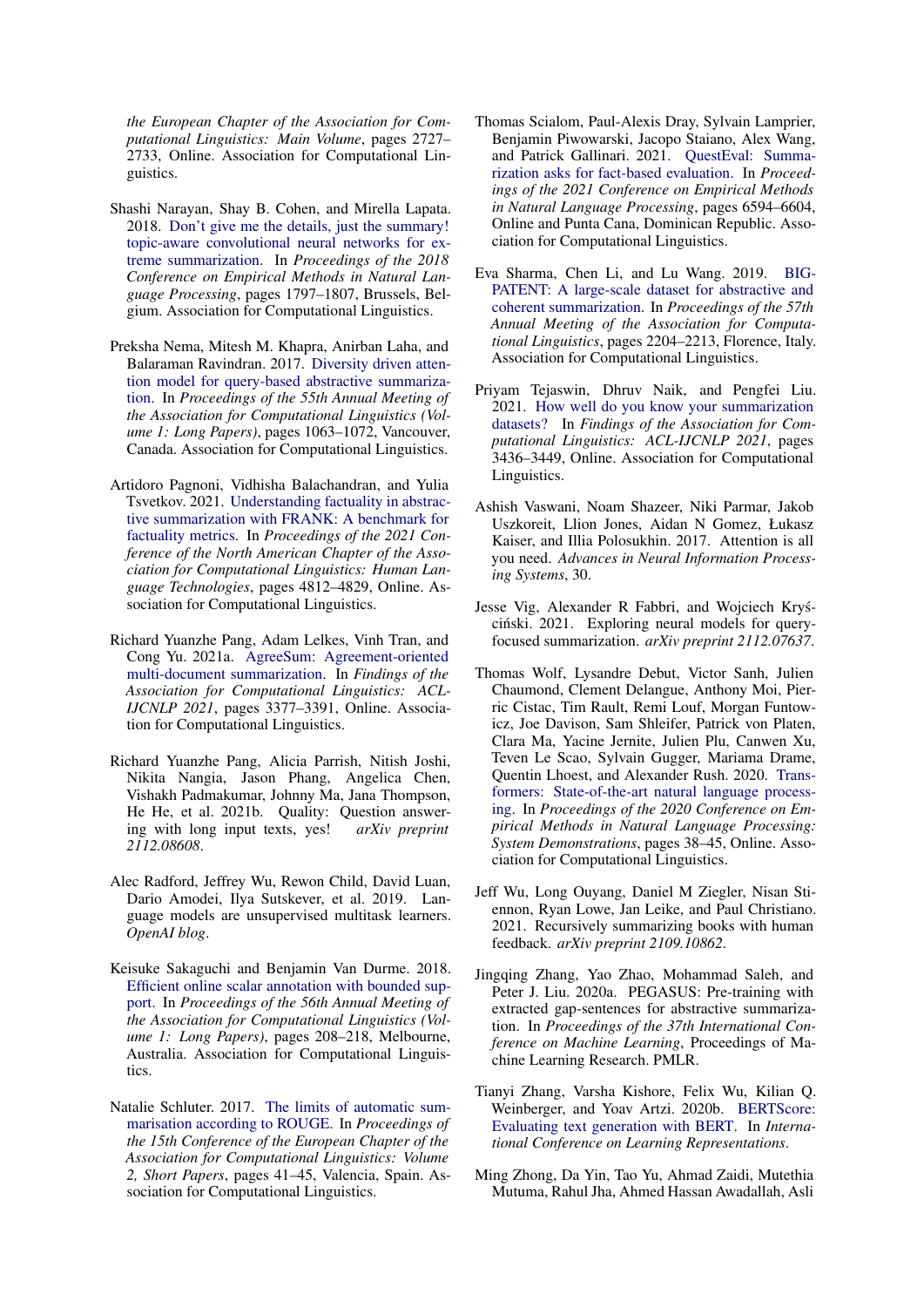Celikyilmaz, Yang Liu, Xipeng Qiu, and Dragomir Radev. 2021. [QMSum: A new benchmark for query](https://doi.org/10.18653/v1/2021.naacl-main.472)[based multi-domain meeting summarization.](https://doi.org/10.18653/v1/2021.naacl-main.472) In *Proceedings of the 2021 Conference of the North American Chapter of the Association for Computational Linguistics: Human Language Technologies*, pages 5905–5921, Online. Association for Computational Linguistics.

# A Crowdsourcing Details

## <span id="page-13-0"></span>A.1 Question Templates

We provide the following question templates to the writers:

- What is the plot of the story?
- What happens to [character X] throughout the story?
- What is the relationship between [character X] and [character Y]?
- What is the setting of the story?
- What is the significance of [object X] on the rest of the story?
- How is [theme X] explored throughout the story?
- Story-specific questions

Writers always answer the question "What is the plot of the story?". For more subjective templates such as "What is the significance of [object  $X$ ]?" or "How is [theme X] explored?", we ask the writers to use these templates only in cases where they believe the answer will be clear and unambiguous to someone who has read the story carefully.

# A.2 Crowdsourcing Interfaces

We show screenshots of our UIs and abbreviated task instructions for writing and reviewing summaries in Figures [2](#page-14-0) and [3,](#page-14-1) respectively.

# <span id="page-13-1"></span>A.3 Comparing Upwork and Undergraduates

Generally, we found that both Upwork and undergraduate workers took the task seriously and produced quality summaries. Writers from Upwork qualitatively produced slightly higher quality responses, perhaps because we were able to filter more aggressively for relevant backgrounds and skills when hiring on Upwork. Hiring writers on Upwork was more expensive than hiring student writers.

Anecdotally, the workers we hired from both populations enjoyed the tasks, and we see this as a significant advantage to using popular fiction in benchmark tasks. However, we did find that some Upwork contractors quit our task during the course of data collection, and some mentioned that our task paid less than other tasks on Upwork. Because students were hired for long-term contracts (on the order of months), they did not drop out of the data collection process, but working with them did require careful work scheduling around exams and breaks.

# B Dataset Examples

Table [9](#page-15-0) shows the full references for the example in Table [1.](#page-2-0) Table [10](#page-16-0) shows additional examples from SQuALITY.

# <span id="page-13-2"></span>C Human Evaluation

We ask human raters to (re-)read the story, and then evaluate the quality of summaries along three axes:

- Correctness: Presence of factual errors in responses, where a factual error is a statement that contradicts the story, or is not directly stated, heavily implied, or logically entailed by the story.
- Coverage: The degree to which the response contains all information and details from the story that are relevant to answering the question.
- Overall: Overall quality of the response, the primary considerations of which are the readability/intelligibility of the response, the correctness, and the coverage. We ask raters to use their best judgment in balancing these factors, as well as to incorporate other factors such as conciseness, repetitiveness, and copying.

We show the standard deviation of property ratings across questions in Table [11.](#page-17-0)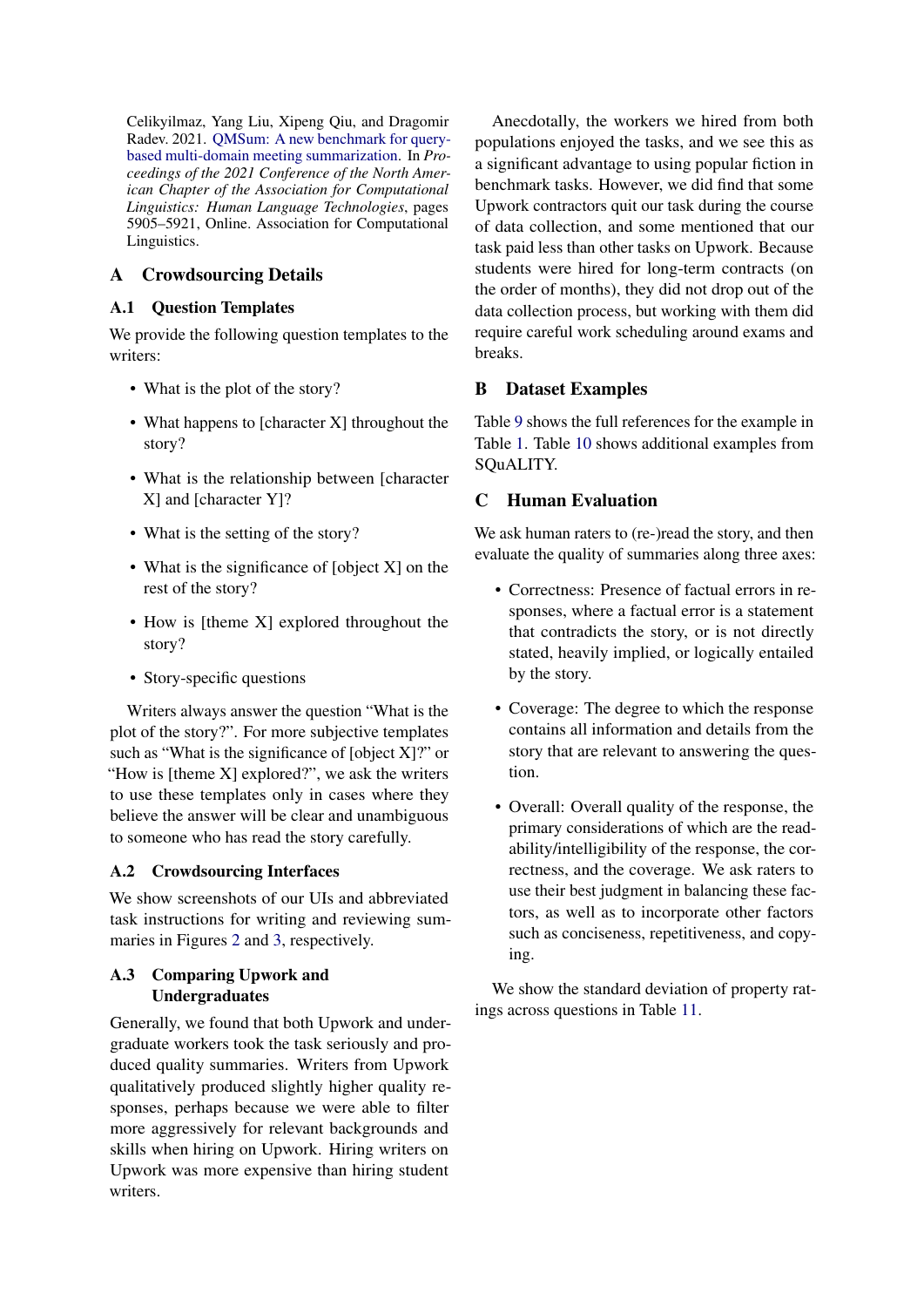<span id="page-14-0"></span>

| Spend 20-30 minutes reading the provided story, then create and answer five questions that require summarizing significant portions of the story to answer. When you're finished, make sure to hit the "Submit" button at the<br>bottom of the page. Feel free to use the following templates as a starting point for questions, and refer to the instructions for example questions:                                                                                                                                                                                                                       |                                                   |
|-------------------------------------------------------------------------------------------------------------------------------------------------------------------------------------------------------------------------------------------------------------------------------------------------------------------------------------------------------------------------------------------------------------------------------------------------------------------------------------------------------------------------------------------------------------------------------------------------------------|---------------------------------------------------|
| . What is the plot of the story?: You will always have to answer this question.<br>• What happens to [character X] throughout the story?<br>. What is the relationship between [character X] and [character Y]?<br>• Where does the story take place? or Describe the setting of the story<br>• What is the significance of lobiect X1?<br>• How is [theme X] explored throughout the story?<br>: You should only use this type of question if the theme explored is very clear and explicit. We do not want questions that require analysis and interpretation of the story.<br>• Story-specific questions |                                                   |
| If this is your first time doing this task, please review the full instructions and quidelines in the the "Instructions" tab above as there are important details that will affect payment. If you have additional questions,<br>tab. We highly recommend drafting your questions and responses on Google Docs or another external text editor.                                                                                                                                                                                                                                                             |                                                   |
| v Passage 1/1                                                                                                                                                                                                                                                                                                                                                                                                                                                                                                                                                                                               | <b>Summary Writing</b><br>$\rightarrow$ Completed |
| The saucer was interesting, but where was the delegate?                                                                                                                                                                                                                                                                                                                                                                                                                                                                                                                                                     |                                                   |
| The                                                                                                                                                                                                                                                                                                                                                                                                                                                                                                                                                                                                         | <b>Question 1</b>                                 |
| <b>DELEGATE</b>                                                                                                                                                                                                                                                                                                                                                                                                                                                                                                                                                                                             | What is the plot of the story?                    |
| <b>FROM</b>                                                                                                                                                                                                                                                                                                                                                                                                                                                                                                                                                                                                 | <b>Summary</b>                                    |
| <b>VENUS</b>                                                                                                                                                                                                                                                                                                                                                                                                                                                                                                                                                                                                | Your summary here                                 |

was the biggest surprise since David clobbered Goliath.

|<br>Everybody was waiting to see what the delegate from Venus looked like. And all they got for their patience

By HENRY SLESAR<br>ILLUSTRATOR NOVICK

Figure 2: Screenshot of the writing UI. Workers are shown the story on the left and five questions on the right, and they are tasked with writing responses to each of the questions. If the worker is the first person to work on a story, they write four questions about the story to answer (The question "What is the plot?" is always asked), and we provide the worker with a list of question templates in the UI to help them write good questions.

<span id="page-14-1"></span>

| In this task, we will show you a story you have already read, and a set of questions you have already answered. For each question, there will be three responses written by other people. Your job is to review and rate these<br>responses. We recommend briefly skimming the story to re-familiarize yourself with the plot and details of the story. |                                                                                                                                                                      |
|---------------------------------------------------------------------------------------------------------------------------------------------------------------------------------------------------------------------------------------------------------------------------------------------------------------------------------------------------------|----------------------------------------------------------------------------------------------------------------------------------------------------------------------|
| Important: If you have not previously read the story or you see any responses that you wrote, contact us immediately.                                                                                                                                                                                                                                   |                                                                                                                                                                      |
| If this is your first time doing the task, please refer to the Instructions tab above for detailed instructions on how to review these responses.                                                                                                                                                                                                       |                                                                                                                                                                      |
|                                                                                                                                                                                                                                                                                                                                                         |                                                                                                                                                                      |
| ▼ Passage 1 / 1                                                                                                                                                                                                                                                                                                                                         |                                                                                                                                                                      |
|                                                                                                                                                                                                                                                                                                                                                         |                                                                                                                                                                      |
|                                                                                                                                                                                                                                                                                                                                                         |                                                                                                                                                                      |
|                                                                                                                                                                                                                                                                                                                                                         |                                                                                                                                                                      |
|                                                                                                                                                                                                                                                                                                                                                         | <b>Question 2</b>                                                                                                                                                    |
| <b>GOURMET</b>                                                                                                                                                                                                                                                                                                                                          | What are some of the dishes that Bailey cooks for the crew?                                                                                                          |
| By ALLEN KIM LANG                                                                                                                                                                                                                                                                                                                                       |                                                                                                                                                                      |
| [Transcriber's Note: This etext was produced from                                                                                                                                                                                                                                                                                                       | <b>Summary 1</b>                                                                                                                                                     |
| Galaxy Magazine April 1962.                                                                                                                                                                                                                                                                                                                             |                                                                                                                                                                      |
| Extensive research did not uncover any evidence that                                                                                                                                                                                                                                                                                                    | One of the first-mentioned dishes that Bailey cooks is hamburger. He tries to                                                                                        |
| the U.S. copyright on this publication was renewed.]                                                                                                                                                                                                                                                                                                    | create this out of the algae, seasoning the food to hide the flavors. He also serves<br>a fudge for dessert that is compounded from the dextrose-paste of the        |
|                                                                                                                                                                                                                                                                                                                                                         | carbohydrate recycler. After speaking with Paul initially, Bailey serves a dish of                                                                                   |
|                                                                                                                                                                                                                                                                                                                                                         | hamburger steak again. There is an individual head of lettuce served, along with a                                                                                   |
| This was the endless problem of all                                                                                                                                                                                                                                                                                                                     | steak drenched in gravy. Later, he serves them a hot turkey supreme. The                                                                                             |
| spaceship cooks: He had to feed the men<br>tomorrow on what they had eaten today!                                                                                                                                                                                                                                                                       | cheese-sauce is very believable, whereas the turkey is white and tender even                                                                                         |
|                                                                                                                                                                                                                                                                                                                                                         | though it is made from Chlorella. When Captain Winkelmann pushes Bailey too                                                                                          |
| Unable to get out to the ballgame and a long way off from the girls, men on ships think about, talk about,                                                                                                                                                                                                                                              | far, he begins to create disgusting foods. One of the first dishes he serves is<br>boiled Chlorella vulgaris that resembles vomit. The coffee at noon also tastes of |
| bitch about their food. It's true that Woman remains a topic of thoughtful study, but discussion can never                                                                                                                                                                                                                                              | salt. However, at the very end of the story, Bailey succeeds in making his                                                                                           |
| replace practice in an art. Food, on the other hand, is a challenge shipmen face three times a day, so central                                                                                                                                                                                                                                          | Chlorella steak actually taste like food.                                                                                                                            |
| to their thoughts that a history of sea-faring can be read from a commissary list.                                                                                                                                                                                                                                                                      |                                                                                                                                                                      |
| In the days when salt-sea sailors were charting islands and spearing seals, for example, the fo'c's'le hands                                                                                                                                                                                                                                            | Rank:                                                                                                                                                                |
| called themselves Lobscousers, celebrating the liquid hash then prominent in the marine menu. The Limev                                                                                                                                                                                                                                                 | Foodback for cummany                                                                                                                                                 |
|                                                                                                                                                                                                                                                                                                                                                         |                                                                                                                                                                      |

Figure 3: Screenshot of the reviewing UI. Workers are shown the story on the left and five questions on the right. Each of the questions has three responses that the worker is tasked with ranking from best to worst. Additionally, for each response, the worker is instructed to highlight typos and factual errors, as well as provide written feedback to the writer. This feedback is later provided to the writer to help them improve their responses in subsequent rounds of writing.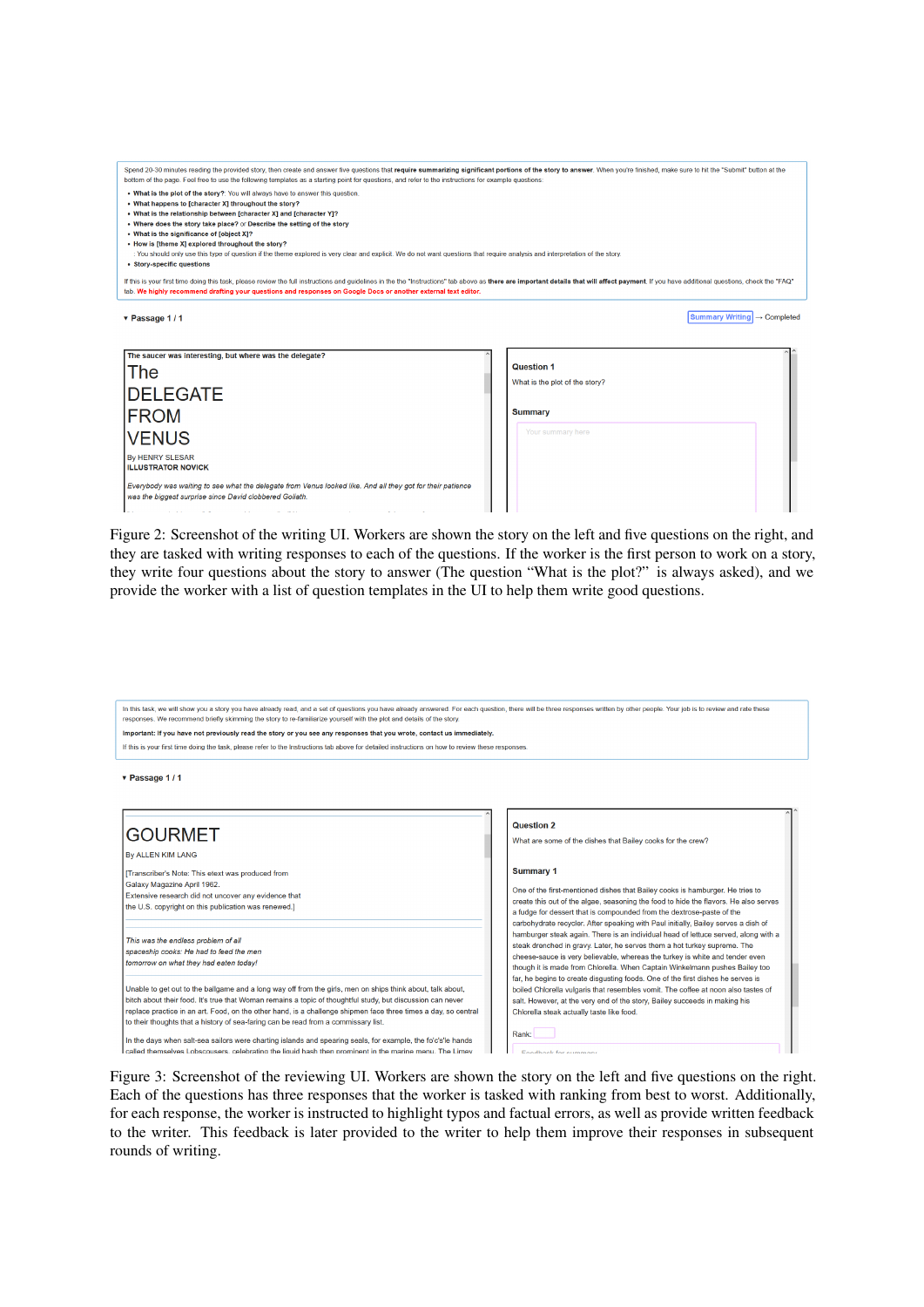#### <span id="page-15-0"></span>Title: [Pick A Crime](https://www.gutenberg.org/ebooks/51656) (<https://www.gutenberg.org/ebooks/51656>)

#### Q: What is the CPA and what does it do?

The Crime Prevention Association is an organization that stops crime. Instead of capturing criminals, the goal of the Association is to prevent the crime from ever happening. They implement thousands of crime-prevention methods and devices. There are many amateur cops who constantly follow criminals around in hopes of catching them in the act so that they may be hailed a hero and given a promotion. Hendricks even explains that the kids have junior CPA clubs, where they record the criminals in little cardboard boxes. They will also follow the criminals around until they die. There are millions of microphones hidden by the CPA everywhere, and any threatening messages are sent to the CPA Brain. The CPA Brain is a monster electronic calculator that can alert police helicopters of any threatening messages, and there are also many hidden TVs and metal detectors. For Arson, heat detectors exist too, and chemical poisoning has made it impossible for people to get poisoned. There are shock treatments, encephalographic devices, a form of prefrontal lobotomy, and a dozen other treatments to reform criminals.

The CPA is Crime Prevention Organization. It fights crime by all means and reduces its rates to a very small level. They put microphones and detectors everywhere to hear the conspiracies. They place robots as bartenders to control the level of alcohol in visitors to prevent them being drunk. They make all the women learn self-defense. The organization's made crime almost impossible and they do not punish for it, but prevent. All who tried to commit a crime are given free treatment. The CPA hospitals treat those few criminals for free and make them unable to commit any further crime. CPA seems to be everywhere, those who tell about the crime are highly rewarded. Neon signs, TV, radio and other means constantly remind people that crime is filth.

The CPA, Crime Prevention Association, is a system that detects different kinds of crimes and prevents them from happening. Thousands of robots and devices make crimes impossible. The association will not punish any crime, instead, the criminal will be send to a CPA hospital for some treatments that will result in getting the best jobs. The CPA also hands out ID cards that states one's tendency to commit crimes. The CPA has robot bartenders that can detect the drunkenness of a person and prevent anyone from actually getting drunk. There is WSDA teaching judo and jujitsu to women. There are spy cameras and speakers in each alley and street watching every person all the time to prevent all kinds of crimes. The CPA Brain will catch sentences that indicate crimes and watch them more carefully. There are heat-detectors, gun and knife detector, chemical detectors, etc. The CPA brainwashes people, making them believe that crimes are filthy. The treatment will make the criminal's brain catch every attempt that he or she tries to commit a crime and prevents it from happening.

The CPA is meant to prevent crime and not punish crime. It stands for Crime Prevention Association. The CPA organization has made crime nearly impossible through various methods of surveillance and intelligence gathering. The crime was not punished by the CPA but addressed by sending the person to a hospital for expensive treatment to correct and remove the deviance from the person's mind. A CPA ID card is required to be carried by everyone and when asked, a person has to present the ID card. Being drunk is illegal according to the rules of the CPA.

#### Table 9: The four full human-written references from Table [1.](#page-2-0)

| <b>SOLDIER BOY</b>                                                                                                 | <b>Question 2</b>                                                                        |
|--------------------------------------------------------------------------------------------------------------------|------------------------------------------------------------------------------------------|
| <b>By MICHAEL SHAARA</b>                                                                                           | Describe the setting of the story.                                                       |
| <b>Illustrated by EMSH</b>                                                                                         |                                                                                          |
| [Transcriber's Note: This etext was produced from                                                                  | <b>Summary 1</b>                                                                         |
| Galaxy Science Fiction July 1953.                                                                                  | The story takes place on a planet somewhere in the northland of the universe.            |
| Extensive research did not uncover any evidence that                                                               | The planet is cold and gray, with thick clouds and a heavy, heavy, snow-smelling         |
| the U.S. copyright on this publication was renewed.]                                                               | breeze. The wind blows in the cold and the sky is gray. The land is covered in           |
|                                                                                                                    | thick, dense, and sometimes icy clouds. The only place that is warm is the               |
| It's one thing to laugh at a man because his job is useless                                                        | barracks where the soldiers sleep, and there is a fire in the center of the room.        |
| and outdated-another to depend on him when it suddenly isn't.                                                      | The barracks are small, cramped, and bare, with only a table, chairs, and a bed.         |
|                                                                                                                    | There is a doorbell that rings when the captain calls, and the captain answers it.       |
|                                                                                                                    | The captain is surprised to see Bob Rossel, the captain's right-hand man,                |
| In the northland, deep, and in a great cave, by an everburning fire the Warrior sleeps. For this is the resting    | standing outside, and he asks him to come inside. The Captain is confused by the         |
| time, the time of peace, and so shall it be for a thousand years. And yet we shall summon him again, my            | man's behavior and is not happy that he has been summoned by the captain. The            |
| children, when we are sore in need, and out of the north he will come, and again and again, each time we call,     | man is not a soldier, but he is a farmer, and his family lives in a village. The village |
| out of the dark and the cold, with the fire in his hands, he will come.                                            | is small and sparsely populated, with just a few families. The men sleep in              |
| - Scandinavian legend                                                                                              | barracks, and women sleep in sleeping bags. The women sleep on the ground,               |
|                                                                                                                    | and men sleep on top of each other. The soldiers sleep in a cave, where they             |
| Throughout the night, thick clouds had been piling in the north; in the morning, it was misty and cold. By eight   | keep their weapons. The cave is dark and smelly, and filled with old, crumbling          |
| o'clock a wet, heavy, snow-smelling breeze had begun to set in, and because the crops were all down and the        | timbers. The story ends with the captain and Bob Rossell discussing their plans to       |
| winter planting done, the colonists brewed hot coffee and remained inside. The wind blew steadily, icily from      | destroy the invaders.                                                                    |
| the north. It was well below freezing when, some time after nine, an army ship landed in a field near the          | <b>Correctness Quality:</b>                                                              |
| settlement.                                                                                                        |                                                                                          |
|                                                                                                                    |                                                                                          |
| There was still time. There were some last brief moments in which the colonists could act and feel as they had     |                                                                                          |
| always done. They therefore grumbled in annoyance. They wanted no soldiers here. The few who had                   | <b>Content Selection Quality:</b>                                                        |
| convenient windows stared out with distaste and a mild curiosity, but no one went out to greet them.               | $-1$                                                                                     |
| After a while a rather tall, frail-looking man came out of the ship and stood upon the hard ground looking         | <b>Overall Quality:</b>                                                                  |
| toward the village. He remained there, waiting stiffly, his face turned from the wind. It was a silly thing to do. |                                                                                          |

Figure 4: Screenshot of the human evaluation UI. Workers are shown the story on the left and five questions on the right. Each of the questions has three responses. For each response, the worker is instructed to rate the responses along the properties of correctness, coverage, and overall quality each along a scale of 1–100. Because the worker is shown three responses at a time, their ratings of each response induce a ranking over the responses. Additionally, workers are asked to highlight errors in responses in order to help them decide on the correctness property.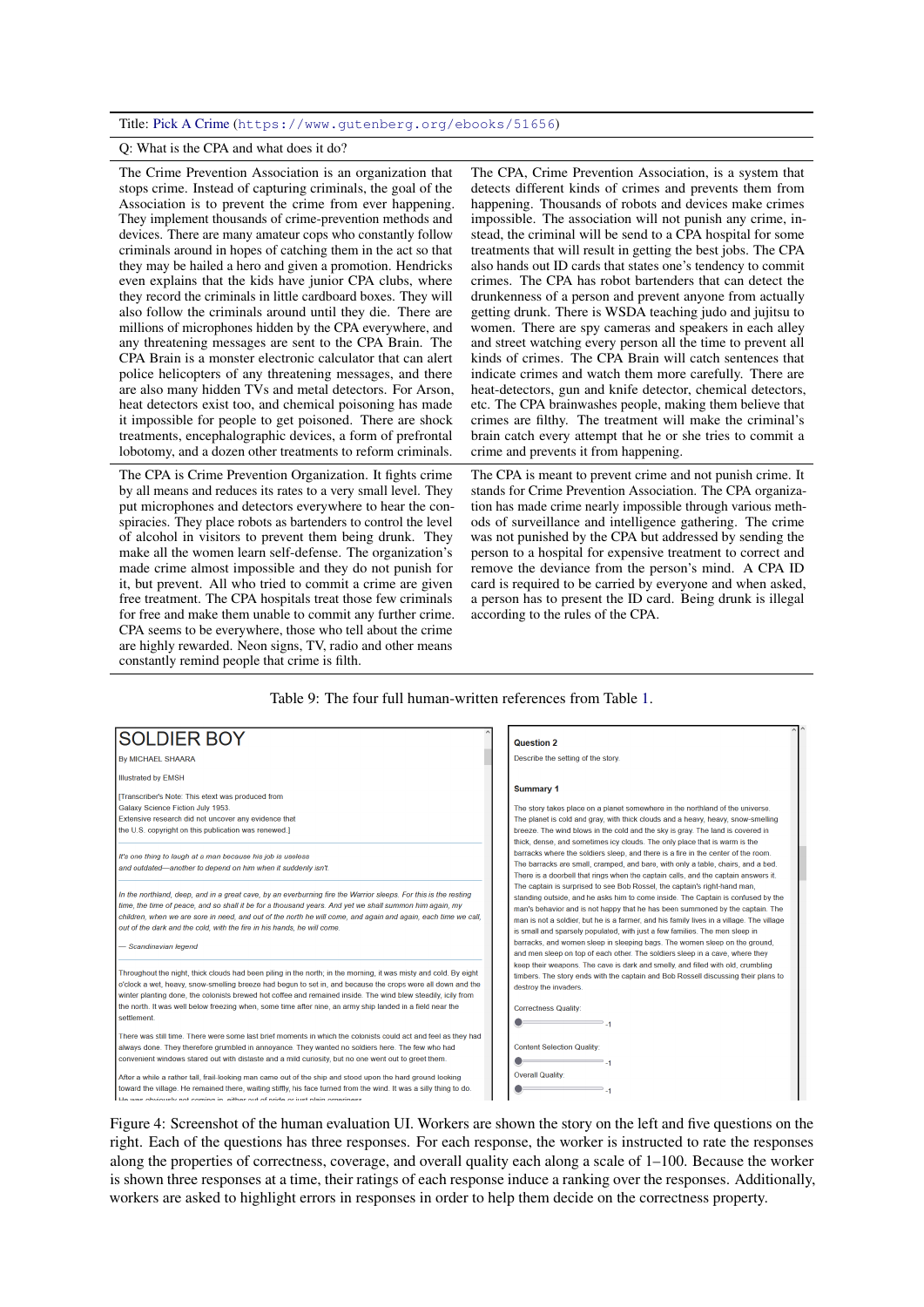#### <span id="page-16-0"></span>Title: [Tolliver's Orbit](https://www.gutenberg.org/ebooks/61053) (<https://www.gutenberg.org/ebooks/61053>)

Q: Describe the equipment used throughout the story.

Tolliver is a pilot, but while at the Ganymede branch he drives a tractor. One of the equipment used during the story is the automatic flight. An automatic flight allows loaded ships to take a slow and economical orbit using automatic signaling equipment towards Earth. As the loaded ship gets closer to Earth, it is boarded by pilots that land the ship. Another piece of equipment mentioned are spacesuits. The spacesuits involve valves and seals and microphones for people to communicate with each other in the spacesuits. The communication is activated by a switch under the chin on the helmet of the spacesuit. They also come with a heavy knife.

Tolliver is first assigned to use an airtight tractor to transport to and from the spaceport. This tractor is like a regular one, but built specifically to trek across Ganymede with its gravity. When Tolliver and Betty are locked into Jeffers' office, he uses a lighter and paper to bend the plastic of the door. Then, he uses a knife to cut through the plastic of the dome. Finally, Tolliver and Betty board a ship, where the orbit is automatically preset in order to preserve fuel. The ship, which Tolliver knows how to operate, is airlocked. Betty uses a transmitter to contact Space Patrol.

Various types of transportation are used throughout the story tractors to travel on Ganymede between the city and the spaceport, spaceships requiring a lot of fuel and economy orbits which require less fuel but take much longer to get to the place. In a storeroom there are plenty spacesuits, some of which need replacement. Knives are standard suit equipment. Spaceships are equipped with airlocks, ladders and switchcover. In the control room there is an acceleration seat, a button to set off, a radio and TV, with a screen to see the other side of the call.

Firstly, Tolliver takes Betty towards Jeffers' office on a tractor since it can go through the frozen surface of Ganymede. Then later, when Betty and Tolliver were put in the empty office, Tolliver uses a lighter to light up the mess of discarded records so that the plastic can be bent. Later, inside the storage room, Tolliver finds some spacesuits for the two to wear. Then finally, when they gets to the control room, they gets onto the acceleration seat. Using the ship, the two fly into the economy orbit for Earth in order to escape. In the end, Betty uses the scanner and microphone to make a call to the Space Patrol so that they will arrest Jeffers.

#### Title: [Gourmet](https://www.gutenberg.org/ebooks/51597) (<https://www.gutenberg.org/ebooks/51597>)

Q: What are some of the dishes that Bailey cooks for the crew?

The dishes Bailey cooks for the crew varies greatly, ranging from artificial vegetables to mock-meats. One dish that he makes is a mock-meat hamburger, with the pressed Chlorella tinted pink and seasoned by oregano and thyme. The dish is accompanied by dessert - a fudge made from dextrose-paste. More mock-meat dishes include a hamburger steak covered in a rich, meaty gravy lavishly seasoned with garlic. Another dish includes a mock individual head of lettuce dressed with vinegar and oil. The lettuce was made by Bailey constructing each synthetic lettuce leaf, with the narrator guessing the process to be out of pressing, rolling and shaping a green Chlorella paste. In contrast to some of the delicious dishes that Bailey makes, the Cook also delivers some less tasty meals in response to the Captain's critiques. These included boiled Chlorella vulgaris in some soup and subpar algaeburgers. Bailey's final dish in the story - and the best one yet - is an artificial steak that greets the crew with a barbecue smell. It is drenched with gravy and seasoned with a peppery and garlicy taste, and as the crew eats it, they find that the usually pond-scum taste that accompanies each repurposed chlorella meal is gone and instead, the taste and texture reflects actual steak.

Throughout their trip, Bailey does the best he can in order to replicate traditional food using the Algae. To impress the Captain, Bailey cooks a wide variety of foods including algae burgers, fudge, Steak with gravy and a head of lettuce, Hot turkey with cornbread and butter sauce, and medium rare steak. None of these foods impressed the Captain, so Bailey went back to cooking unappealing food such as a porridgelike broth and bad coffee. At the end, Bailey serves a new type of steak, which is hinted to be human steak from the Captain.

One of the first-mentioned dishes that Bailey cooks is hamburger. He tries to create this out of the algae, seasoning the food to hide the flavors. He also serves a fudge for dessert that is compounded from the dextrose-paste of the carbohydrate recycler. After speaking with Paul initially, Bailey serves a dish of hamburger steak again. There is an individual head of lettuce served, along with a steak drenched in gravy. Later, he serves them a hot turkey supreme. The cheese-sauce is very believable, whereas the turkey is white and tender even though it is made from Chlorella. When Captain Winkelmann pushes Bailey too far, he begins to create disgusting foods. One of the first dishes he serves is boiled Chlorella vulgaris that resembles vomit. The coffee at noon also tastes of salt. However, at the very end of the story, Bailey succeeds in making his Chlorella steak actually taste like food.

Bailey made a lot of different dishes while working on the Sale ship. He cooked a hamburger and a fudge. He made a steak with rich meat gravy and lettuce, vinegar, and oil. An ersatz hot turkey supreme with a cheese sauce, cornbread, and a pottage was also served at some point. All of these were criticized by Captain Winkelmann. Mostly Bailey was working on the taste of steak, which at the end of the story, he managed to perfect to a certain extent, partly thanks to the captain's constant remarks.

Table 10: Additional example questions and reference summaries from SQuALITY.